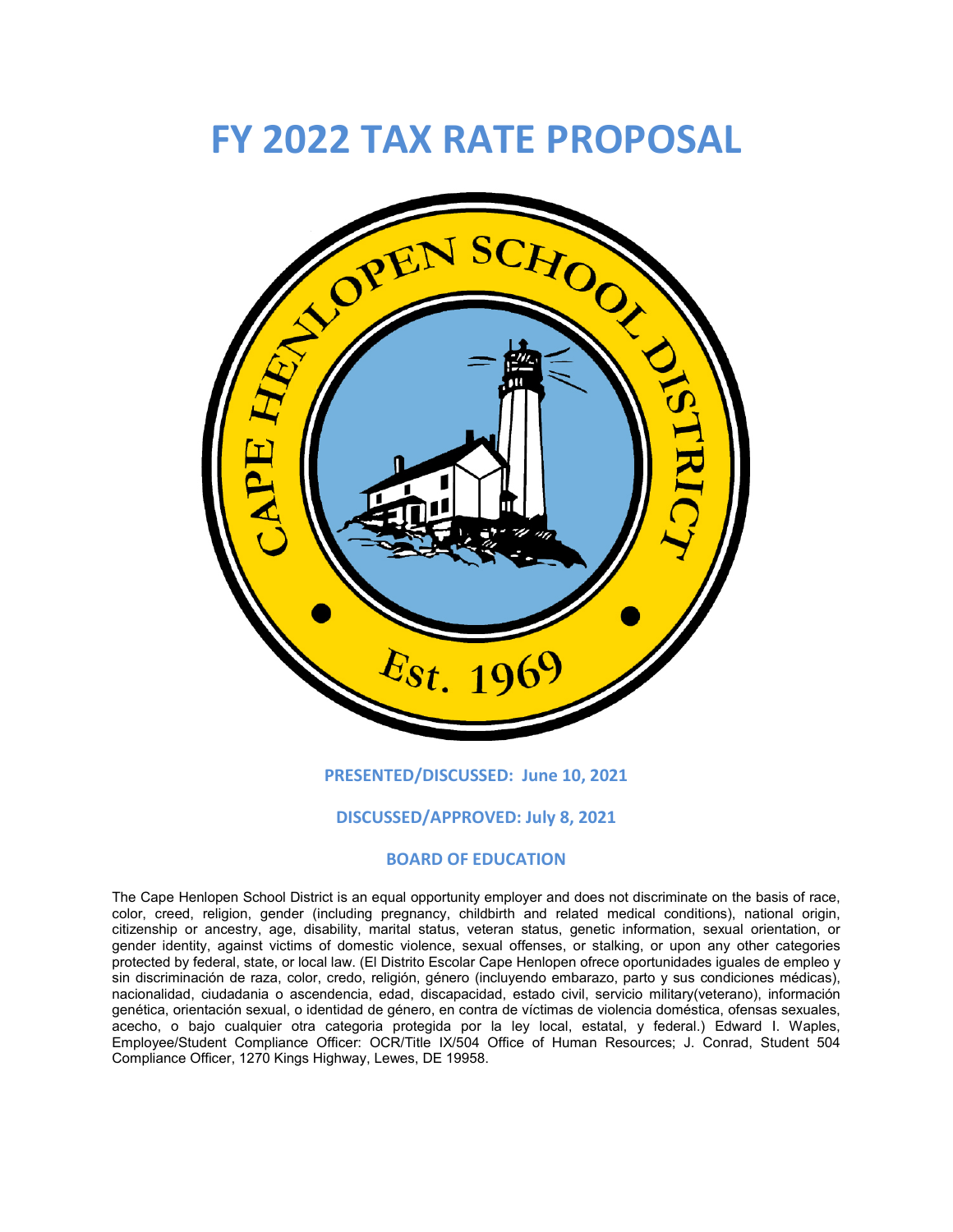

**A property tax is charged to all owners of property within the Cape Henlopen School District. This tax is based upon the assessed value of the property and is expressed in dollars and cents per \$100 of assessed value. The total property tax rate actually is a compilation of the following four distinctly separate tax rates.**

- **1. Current Operating Expenses:** This tax rate provides revenue to cover operating costs, such as teaching materials, textbooks, insurance and local salary expenditures. This rate can only be increased through referendum.
- **2. Tuition:** This tax rate provides revenue to pay tuition costs of Cape Henlopen School District students who must attend special schools within and outside of the State. Examples include our Sussex Consortium, the Delaware Early Childhood Center, Intensive Learning Centers, Sussex Orthopedic, the Sterck School, and residential schools. The Board of Education sets this rate annually based upon anticipated needs of the student body. This rate is quite unpredictable and subject to significant variance.
- **3. Debt Service:** This tax rate provides revenue to pay principal and interest associated with bonds sold for major capital improvements, such as new construction, additions, and renovations. The State and local school districts share in the costs of such projects. The State share is based upon the State Equalization Formula and ranges from a high of 80% to a low of 60%. Cape Henlopen School District receives only 60% of projected costs from the State and must obtain the remaining 40% through local property tax. The Delaware Department of Education (DOE) initially approves projects through a Certificate of Necessity (CN). Voters must approve the projects through a referendum. In approving the projects, voters are also authorizing the incurrence and payment of debt (usually through 20-year bonds) necessary to finance the projects, The Board of Education annually sets the debt service tax rate in order to meet bond payments.
- **4. The "Match Tax" (Minor Capital Improvement, Technology, Extra-Time Programs, Reading and Math Resource Teachers):** This tax allows school districts to obtain local funding to work in concert with State funds for a common purpose. In some cases, the State mandates a local match before providing State funds. In other cases, the local match is optional. Currently, there are five programs for which the State requires/allows a local match tax:
	- **a. Minor Capital Improvements (MCI):** This tax provides revenue to maintain facilities and to ensure compliance with health and safety standards. The State provides \$6 for every \$4 local taxpayers provide, up to a ceiling amount. The Board of Education sets the minor capital improvement rate annually based upon anticipated needs and the amount of State funding available. State funds are only provided upon receipt of local funds.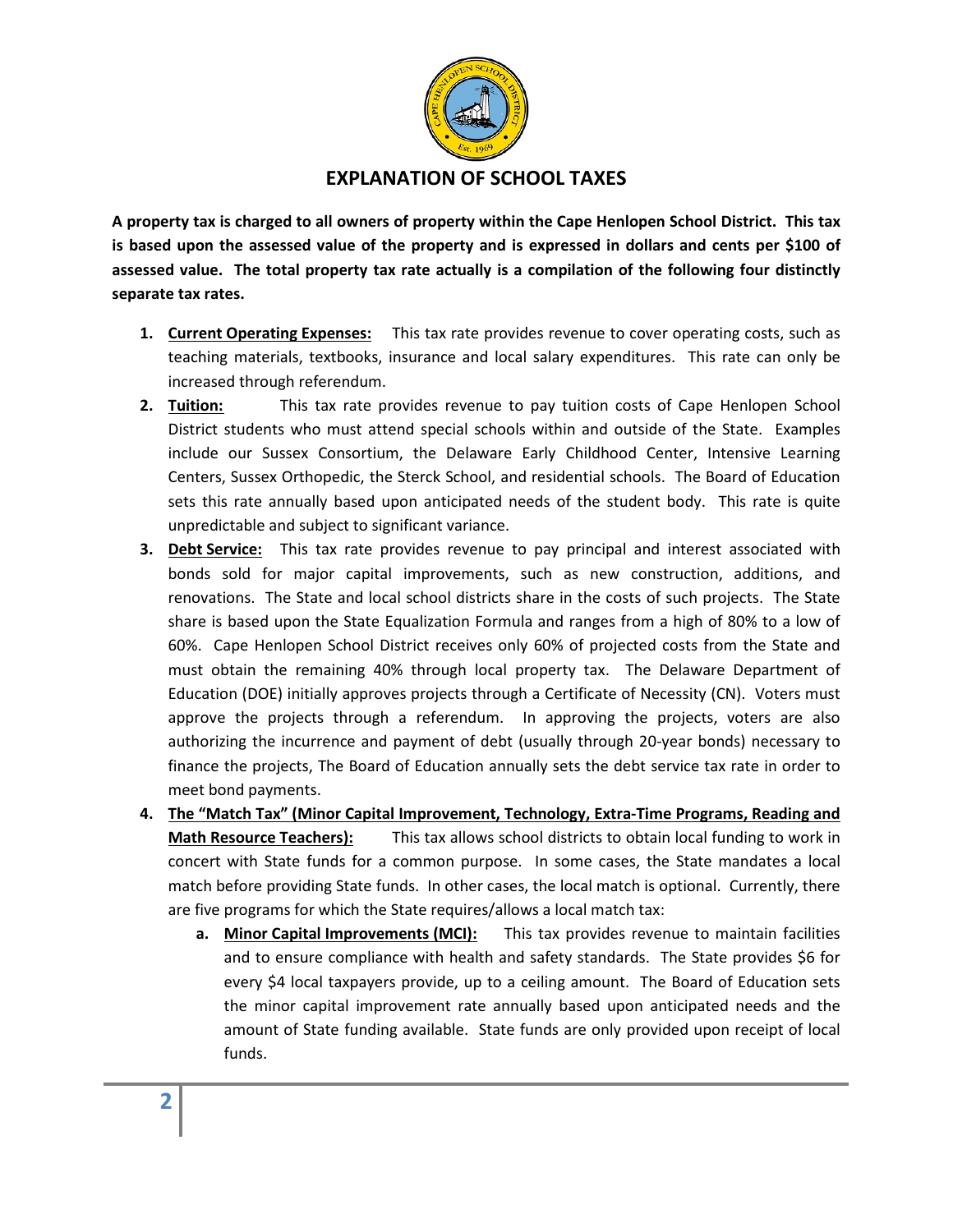

- **b. Technology:** This tax provides revenue to maintain and replace technology. In FY 1999, the State created a 3-year allocation of funds for school districts to procure technology. The State provided these funds only upon receipt of matching local funds. The State share was based upon the State Equalization Formula and ranged from a high of 80% to a low of 60% Cape Henlopen School District received only 60% of project costs from the State and obtained the remaining 40% through local property tax. The State stopped funding this program after FY 01. However, districts were allowed to continue collecting local taxes for technology at a maximum rate of 50% of the rate established for the local share during FY 01. The Board of Education may reduce and/or eliminate the technology match tax at any time but cannot assess at a higher rate without approval of taxpayers through a local referendum. The rate for Cape Henlopen School District cannot exceed \$0.0315.
- **c. Extra-Time Programs:** This tax is to obtain local matching funds to support before, after and summer-school programs. State funding is provided up to a ceiling amount. Local taxes can then be collected to provide a \$3 local match for every \$7 of State funding provided. The local match is voluntary. The State funds are received with or without the local match.
- **d. Elementary School Reading Resource Teachers:** This tax is to obtain the local share of payroll costs (salary and benefits) for Reading Resource Teachers authorized in the State budget. The "match" is capped at 30% of the total payroll costs. Cape earns four (4) such teachers (one per elementary school).
- **e. Middle School Mathematics Resource Teachers:** This tax is to obtain the local share of payroll costs (salary and benefits) for Middle School Mathematics Resource Teachers authorized in the State budget. The "match" is capped at 30% of the total payroll costs. Cape earns two (2) such teachers (one per middle school).

| <b>CATEGORY</b>                                     | FY 2021      |     | FY 2022                  |    | <b>CHANGE</b> |
|-----------------------------------------------------|--------------|-----|--------------------------|----|---------------|
| <b>CURRENT EXPENSES</b>                             | \$<br>1.8480 | \$  | 1.8480                   | \$ |               |
| <b>TUITION</b>                                      | \$<br>1.3500 | Ŝ.  | 1.3329                   | \$ | (0.0171)      |
| <b>DEBT SERVICE</b>                                 | \$<br>0.6910 | Ŝ.  | 0.6910                   | \$ |               |
| <b>MATCH TAX -MCI</b>                               | \$<br>0.0235 | -\$ | 0.0279                   | Ŝ. | 0.0044        |
| <b>MATCH TAX - Extra Time</b>                       | \$<br>0.0135 | Ŝ.  | 0.0134                   | Ś. | (0.0001)      |
| MATCH TAX - Technology                              | \$<br>0.0315 | Ŝ.  | 0.0315                   | \$ |               |
| <b>MATCH TAX - Minner Teachers - Reading</b>        | \$<br>0.0184 | Ŝ.  | 0.0161                   | \$ | (0.0023)      |
| <b>MATCH TAX - Minnter Teachers - Math</b>          | \$<br>0.0066 | Ŝ.  | 0.0072                   | Ŝ. | 0.0006        |
| MATCH TAX - Opportunity Grant - ELL and Low Income  | \$           | \$  |                          | \$ |               |
| <b>MATCH TAX - Opportunity Grant- Mental Health</b> | \$<br>0.0030 | Ś.  | 0.0054                   | Ś. | 0.0024        |
| MATCH TAX - State Success SBG - Basic Special Ed.   | \$<br>0.0021 | Ś   |                          | Ś. | (0.0021)      |
| MATCH TAX - State Success SBG - K-4 Reading         | \$           | \$  | $\overline{\phantom{a}}$ | Ş  |               |
| <b>TOTAL TAX RATE</b>                               | \$<br>3.9876 | \$  | 3.9734                   | \$ | (0.0143)      |

### **TAX RATE PROPOSAL**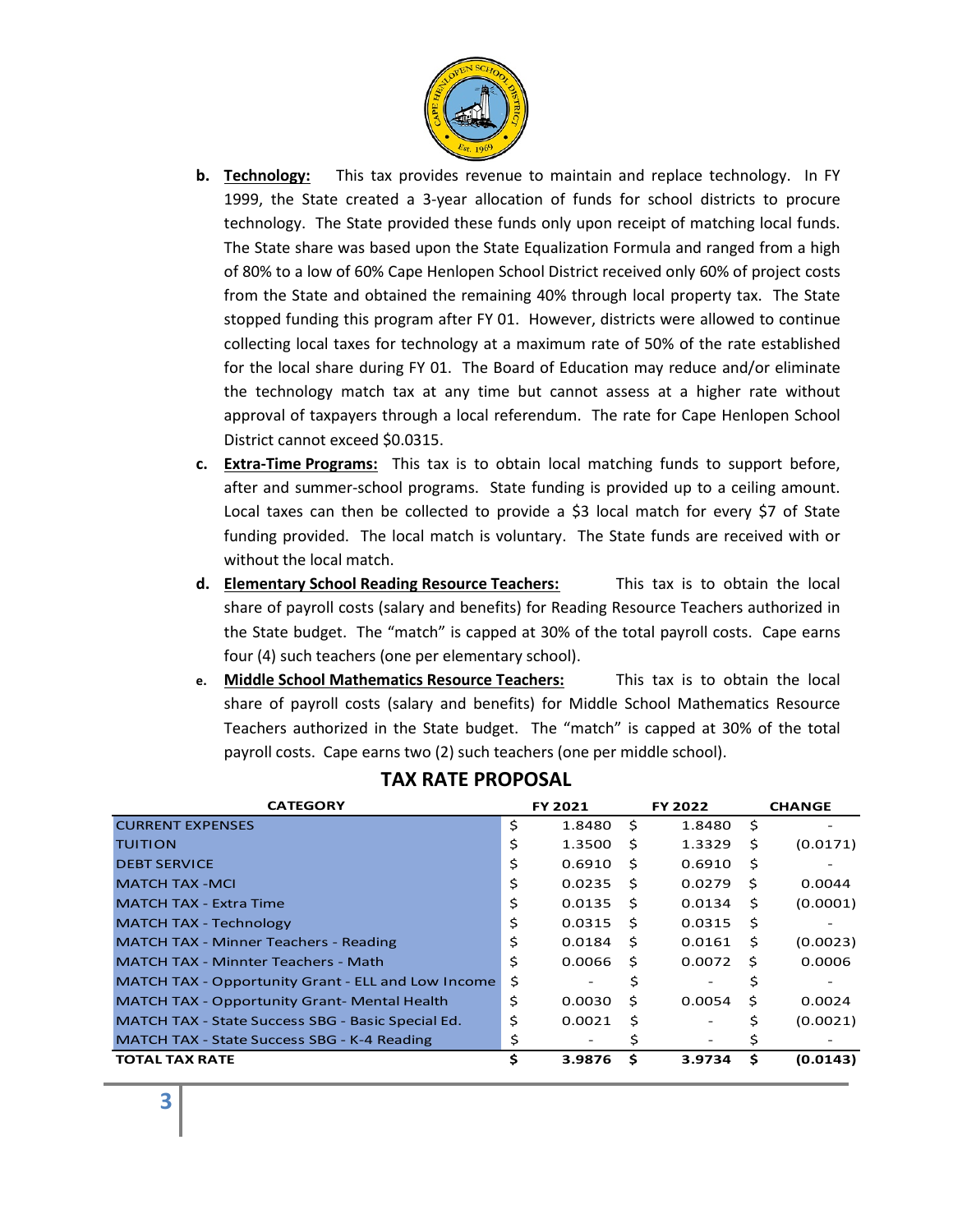

### **TAX RATE PROJECTED IMPACT**

**AVERAGE CAPE HOUSEHOLD**

| FY 2021                                                                                                  |                                                                                    |                                 |                                                                    | nvvjenver                         |                                        |                                                                                                                                                                                                                                                                                                                                        |                            |                                   |                                     |                                                                                                               |                                     |                                    |                                |                            |                            |                                                                                                      |                                     |                         |                                                                                                                                                                                                                                                   |
|----------------------------------------------------------------------------------------------------------|------------------------------------------------------------------------------------|---------------------------------|--------------------------------------------------------------------|-----------------------------------|----------------------------------------|----------------------------------------------------------------------------------------------------------------------------------------------------------------------------------------------------------------------------------------------------------------------------------------------------------------------------------------|----------------------------|-----------------------------------|-------------------------------------|---------------------------------------------------------------------------------------------------------------|-------------------------------------|------------------------------------|--------------------------------|----------------------------|----------------------------|------------------------------------------------------------------------------------------------------|-------------------------------------|-------------------------|---------------------------------------------------------------------------------------------------------------------------------------------------------------------------------------------------------------------------------------------------|
| <b>Assessed Value of</b>                                                                                 |                                                                                    |                                 | $$10,000 \$15,000 \$20,000 \$$                                     |                                   |                                        |                                                                                                                                                                                                                                                                                                                                        |                            |                                   |                                     |                                                                                                               |                                     |                                    |                                |                            |                            |                                                                                                      |                                     |                         | 27,082 \$ 30,000 \$ 35,000 \$ 40,000 \$ 45,000 \$ 50,000 \$ 55,000 \$ 60,000 \$ 65,000 \$ 70,000 \$ 75,000 \$ 80,000 \$ 85,000 \$ 90,000 \$ 95,000 \$ 100,000                                                                                     |
| Home                                                                                                     |                                                                                    |                                 |                                                                    |                                   |                                        |                                                                                                                                                                                                                                                                                                                                        |                            |                                   |                                     |                                                                                                               |                                     |                                    |                                |                            |                            |                                                                                                      |                                     |                         |                                                                                                                                                                                                                                                   |
| <b>Taxable Value</b>                                                                                     |                                                                                    |                                 | $$100.00 \t$ 150.00 \t$ 200.00 \t$$                                |                                   |                                        | 270.82 \$ 300.00 \$ 350.00 \$ 400.00 \$ 450.00 \$ 500.00 \$ 550.00 \$ 600.00 \$ 650.00 \$ 700.00 \$ 750.00 \$ 800.00 \$ 850.00 \$ 900.00 \$ 950.00 \$ 1,000.00                                                                                                                                                                         |                            |                                   |                                     |                                                                                                               |                                     |                                    |                                |                            |                            |                                                                                                      |                                     |                         |                                                                                                                                                                                                                                                   |
| <b>Current Tax Rate</b>                                                                                  |                                                                                    |                                 | $$3.9876$ $$3.9876$ $$3.9876$ $$3.9876$ $$$                        |                                   |                                        | 3.9876 \$ 3.9876 \$ 3.9876 \$ 3.9876 \$ 3.9876 \$ 3.9876 \$ 3.9876 \$ 3.9876 \$ 3.9876 \$ 3.9876 \$ 3.9876 \$ 3.9876 \$ 3.9876 \$ 3.9876 \$ 3.9876 \$                                                                                                                                                                                  |                            |                                   |                                     |                                                                                                               |                                     |                                    |                                |                            |                            |                                                                                                      |                                     |                         | 3.9876                                                                                                                                                                                                                                            |
| <b>Proposed Tax Rate</b>                                                                                 |                                                                                    |                                 | $$3.9876$ $$3.9876$ $$3.9876$ $$3.9876$ $$$                        |                                   |                                        | 3.9876 \$ 3.9876 \$ 3.9876 \$ 3.9876 \$ 3.9876 \$ 3.9876 \$ 3.9876 \$ 3.9876 \$ 3.9876 \$ 3.9876 \$ 3.9876 \$ 3.9876 \$ 3.9876 \$ 3.9876 \$ 3.9876 \$                                                                                                                                                                                  |                            |                                   |                                     |                                                                                                               |                                     |                                    |                                |                            |                            |                                                                                                      |                                     |                         | 3.9876                                                                                                                                                                                                                                            |
| Change*                                                                                                  | $\sim$                                                                             | $\ddot{\mathsf{S}}$<br>$\sim$   | \$<br>$\sim$                                                       | l S<br>$\sim$                     | S.<br>$\sim$                           | Ŝ.<br>$\sim$                                                                                                                                                                                                                                                                                                                           | \$<br>$\sim$               | -\$<br>$\sim$                     | \$<br>$\sim$                        | \$<br>$\sim$                                                                                                  | \$<br>$\sim$                        | -\$<br>$\sim$                      | \$<br>$\sim$                   | \$<br>$\sim$               | \$<br>$\sim$               | \$<br>$\sim$                                                                                         | \$<br>$\sim$                        | \$<br>$\sim$            | \$                                                                                                                                                                                                                                                |
| <b>Projected Annual</b>                                                                                  |                                                                                    |                                 |                                                                    |                                   |                                        |                                                                                                                                                                                                                                                                                                                                        |                            |                                   |                                     |                                                                                                               |                                     |                                    |                                |                            |                            |                                                                                                      |                                     |                         |                                                                                                                                                                                                                                                   |
| <b>Taxes</b>                                                                                             |                                                                                    |                                 | \$ 398.76 \$ 598.14 \$ 797.52 \$                                   |                                   |                                        | 1,079.92 \$1,196.28 \$1,395.66 \$1,595.04 \$1,794.42 \$1,993.80 \$2,193.18 \$2,392.56 \$2,591.94 \$2,791.32 \$2,990.70 \$3,190.08 \$3,389.46 \$3,588.84 \$3,788.22 \$3,987.60                                                                                                                                                          |                            |                                   |                                     |                                                                                                               |                                     |                                    |                                |                            |                            |                                                                                                      |                                     |                         |                                                                                                                                                                                                                                                   |
| Projected Change in \$                                                                                   | $-5$                                                                               | $-5$                            | $\sim$                                                             | - \$                              | $\mathsf{S}$<br>$\sim 10$              | $\mathsf{S}$<br>$\sim$                                                                                                                                                                                                                                                                                                                 | $\sim$ 5<br>$\sim 10$      | \$<br>$\sim$                      | $\mathsf{S}$<br>$\Delta\sim 10$     | $\frac{1}{2}$<br><b>Carlos</b>                                                                                | $\mathsf{S}$<br>$-5$                | $\sim 100$                         | $-5$<br>S.                     | <b>Card</b>                | $\mathsf{S}$<br>$\sim$     | - \$<br>$\sim 10^{-1}$                                                                               | S.                                  | S.                      | Ŝ.                                                                                                                                                                                                                                                |
| <b>Annual Taxes</b>                                                                                      |                                                                                    |                                 |                                                                    |                                   |                                        |                                                                                                                                                                                                                                                                                                                                        |                            |                                   |                                     |                                                                                                               |                                     |                                    |                                |                            |                            |                                                                                                      |                                     |                         |                                                                                                                                                                                                                                                   |
| <b>Monthly Impact</b>                                                                                    | \$<br>- \$                                                                         |                                 | -Ŝ                                                                 | -Ś                                | \$                                     | \$                                                                                                                                                                                                                                                                                                                                     | \$                         | \$<br>a.                          | $\ddot{\varsigma}$<br>÷<br>÷.       | \$<br>÷.                                                                                                      | $-5$<br>$\mathcal{L}_{\mathcal{A}}$ | $-5$<br>÷.                         | $\sqrt{5}$<br>$\sim$<br>×.     | \$<br>¥.                   | $\ddot{\mathsf{s}}$        | -\$                                                                                                  | \$                                  | -\$                     | Ŝ.<br>Ŝ                                                                                                                                                                                                                                           |
| <b>Daily Impact</b>                                                                                      | Ś.<br>0.00%                                                                        | -\$                             | Ŝ.                                                                 |                                   | \$                                     | \$                                                                                                                                                                                                                                                                                                                                     | \$                         | \$                                | -\$                                 | \$                                                                                                            | \$                                  | \$                                 | \$                             | \$                         | \$                         | \$                                                                                                   | \$                                  | Ŝ.                      |                                                                                                                                                                                                                                                   |
| FY 2022                                                                                                  |                                                                                    |                                 |                                                                    |                                   |                                        |                                                                                                                                                                                                                                                                                                                                        |                            |                                   |                                     |                                                                                                               |                                     |                                    |                                |                            |                            |                                                                                                      |                                     |                         |                                                                                                                                                                                                                                                   |
| <b>Assessed Value of</b>                                                                                 |                                                                                    |                                 | \$ 10,000 \$ 15,000 \$ 20,000 \$                                   |                                   |                                        |                                                                                                                                                                                                                                                                                                                                        |                            |                                   |                                     |                                                                                                               |                                     |                                    |                                |                            |                            |                                                                                                      |                                     |                         | 27,082 \$ 30,000 \$ 35,000 \$ 40,000 \$ 45,000 \$ 50,000 \$ 55,000 \$ 60,000 \$ 65,000 \$ 70,000 \$ 875,000 \$ 85,000 \$ 90,000 \$ 95,000 \$ 100,000                                                                                              |
| Home                                                                                                     |                                                                                    |                                 |                                                                    |                                   |                                        |                                                                                                                                                                                                                                                                                                                                        |                            |                                   |                                     |                                                                                                               |                                     |                                    |                                |                            |                            |                                                                                                      |                                     |                         |                                                                                                                                                                                                                                                   |
| <b>Taxable Value</b>                                                                                     |                                                                                    |                                 | $$100.00 \t$ 150.00 \t$ 200.00 \t$$                                |                                   |                                        | 270.82 \$ 300.00 \$ 350.00 \$ 400.00 \$ 450.00 \$ 500.00 \$ 550.00 \$ 600.00 \$ 650.00 \$ 700.00 \$ 750.00 \$ 850.00 \$ 850.00 \$ 900.00 \$ 950.00 \$ 1,000.00                                                                                                                                                                         |                            |                                   |                                     |                                                                                                               |                                     |                                    |                                |                            |                            |                                                                                                      |                                     |                         |                                                                                                                                                                                                                                                   |
| <b>Prior Year Tax Rate</b>                                                                               | $$3.9876 \t$ 3.9876 \t$ 3.9876$                                                    |                                 |                                                                    |                                   |                                        | <b>3.9876</b> \$3.9876 \$3.9876 \$3.9876 \$3.9876                                                                                                                                                                                                                                                                                      |                            |                                   |                                     | \$ 3.9876 \$ 3.9876 \$ 3.9876 \$ 3.9876 \$ 3.9876 \$ 3.9876 \$ 3.9876 \$ 3.9876 \$ 3.9876 \$ 3.9876 \$ 3.9876 |                                     |                                    |                                |                            |                            |                                                                                                      |                                     |                         |                                                                                                                                                                                                                                                   |
| <b>Proposed Tax Rate</b>                                                                                 | $$3.9734 \t$ 3.9734 \t$ 3.9734$                                                    |                                 |                                                                    |                                   |                                        | 3.9734 \$ 3.9734 \$ 3.9734 \$ 3.9734 \$ 3.9734 \$ 3.9734 \$ 3.9734 \$ 3.9734 \$ 3.9734 \$ 3.9734 \$ 3.9734 \$ 3.9734 \$ 3.9734 \$ 3.9734 \$ 3.9734 \$ 3.9734                                                                                                                                                                           |                            |                                   |                                     |                                                                                                               |                                     |                                    |                                |                            |                            |                                                                                                      |                                     |                         |                                                                                                                                                                                                                                                   |
| Change                                                                                                   |                                                                                    |                                 | \$ (0.0142) \$ (0.0142) \$ (0.0142)                                |                                   |                                        |                                                                                                                                                                                                                                                                                                                                        |                            |                                   |                                     |                                                                                                               |                                     |                                    |                                |                            |                            |                                                                                                      |                                     |                         | $(0.0142)$ \$ (0.0142) \$ (0.0142) \$ (0.0142) \$ (0.0142) \$ (0.0142) \$ (0.0142) \$ (0.0142) \$ (0.0142) \$ (0.0142) \$ (0.0142) \$ (0.0142) \$ (0.0142) \$ (0.0142) \$ (0.0142) \$ (0.0142) \$ (0.0142) \$ (0.0142) \$ (0.0142) \$ (0.0142) \$ |
| <b>Projected Annual</b>                                                                                  |                                                                                    |                                 |                                                                    |                                   |                                        |                                                                                                                                                                                                                                                                                                                                        |                            |                                   |                                     |                                                                                                               |                                     |                                    |                                |                            |                            |                                                                                                      |                                     |                         |                                                                                                                                                                                                                                                   |
| <b>Taxes</b>                                                                                             |                                                                                    |                                 | \$ 397.34 \$ 596.00 \$ 794.67 \$                                   |                                   |                                        | 1,076.07 \$1,192.01 \$1,390.68 \$1,589.34 \$1,788.01 \$1,986.68 \$2,185.35 \$2,384.02 \$2,582.68 \$2,781.35 \$2,980.02 \$3,178.69 \$3,377.35 \$3,576.02 \$3,774.69 \$3,973.36                                                                                                                                                          |                            |                                   |                                     |                                                                                                               |                                     |                                    |                                |                            |                            |                                                                                                      |                                     |                         |                                                                                                                                                                                                                                                   |
| <b>Projected Change in</b> $\, \xi \quad (1.42) \quad \xi \quad (2.14) \quad \xi \quad (2.85) \quad \xi$ |                                                                                    |                                 |                                                                    |                                   |                                        | $(3.86)$ \$ $(4.27)$ \$ $(4.98)$ \$                                                                                                                                                                                                                                                                                                    | $(5.70)$ \$                |                                   |                                     | $(6.41)$ \$ $(7.12)$ \$ $(7.83)$ \$                                                                           |                                     |                                    |                                |                            |                            | $(8.54)$ \$ $(9.26)$ \$ $(9.97)$ \$ $(10.68)$ \$ $(11.39)$ \$ $(12.11)$ \$ $(12.82)$ \$ $(13.53)$ \$ |                                     |                         | (14.24)                                                                                                                                                                                                                                           |
| <b>Annual Taxes</b>                                                                                      |                                                                                    |                                 |                                                                    |                                   |                                        |                                                                                                                                                                                                                                                                                                                                        |                            |                                   |                                     |                                                                                                               |                                     |                                    |                                |                            |                            |                                                                                                      |                                     |                         |                                                                                                                                                                                                                                                   |
| <b>Monthly Impact</b><br><b>Daily Impact</b>                                                             | S.<br>$\frac{1}{2}$ (0.00) $\frac{1}{2}$ (0.01) $\frac{1}{2}$ (0.01) $\frac{1}{2}$ |                                 | $(0.12)$ \$ $(0.18)$ \$ $(0.24)$ \$                                | $(0.32)$ \$                       | $(0.36)$ \$<br>$(0.01)$ \$ $(0.01)$ \$ | $(0.42)$ \$<br>$(0.01)$ \$                                                                                                                                                                                                                                                                                                             | $(0.47)$ \$<br>$(0.02)$ \$ | $(0.53)$ \$<br>$(0.02)$ \$        | $(0.59)$ \$<br>$(0.02)$ \$          | $(0.65)$ \$<br>$(0.02)$ \$                                                                                    | $(0.71)$ \$<br>$(0.02)$ \$          | $(0.77)$ \$<br>$(0.03)$ \$         | $(0.83)$ \$<br>$(0.03)$ \$     | $(0.89)$ \$<br>$(0.03)$ \$ | $(0.95)$ \$<br>$(0.03)$ \$ | $(0.03)$ \$                                                                                          | $(1.01)$ \$ $(1.07)$ \$ $(1.13)$ \$ | $(0.04)$ \$ $(0.04)$ \$ | (1.19)<br>(0.04)                                                                                                                                                                                                                                  |
|                                                                                                          | $-0.36%$                                                                           |                                 |                                                                    |                                   |                                        |                                                                                                                                                                                                                                                                                                                                        |                            |                                   |                                     |                                                                                                               |                                     |                                    |                                |                            |                            |                                                                                                      |                                     |                         |                                                                                                                                                                                                                                                   |
| FY 2023                                                                                                  |                                                                                    |                                 |                                                                    |                                   |                                        |                                                                                                                                                                                                                                                                                                                                        |                            |                                   |                                     |                                                                                                               |                                     |                                    |                                |                            |                            |                                                                                                      |                                     |                         |                                                                                                                                                                                                                                                   |
| <b>Assessed Value of</b>                                                                                 |                                                                                    |                                 | $$10,000$$ \$ 15,000 \$ 20,000 \$                                  |                                   |                                        |                                                                                                                                                                                                                                                                                                                                        |                            |                                   |                                     |                                                                                                               |                                     |                                    |                                |                            |                            |                                                                                                      |                                     |                         | 27,082 \$ 30,000 \$ 35,000 \$ 40,000 \$ 45,000 \$ 50,000 \$ 55,000 \$ 60,000 \$ 65,000 \$ 70,000 \$ 75,000 \$ 80,000 \$ 85,000 \$ 90,000 \$ 95,000 \$ 100,000                                                                                     |
| Home                                                                                                     |                                                                                    |                                 |                                                                    |                                   |                                        |                                                                                                                                                                                                                                                                                                                                        |                            |                                   |                                     |                                                                                                               |                                     |                                    |                                |                            |                            |                                                                                                      |                                     |                         |                                                                                                                                                                                                                                                   |
| <b>Taxable Value</b>                                                                                     |                                                                                    |                                 | $$100.00$$ \$ 150.00 \$ 200.00 \$                                  |                                   |                                        | 270.82 \$ 300.00 \$ 350.00 \$ 400.00 \$ 450.00 \$ 500.00 \$ 550.00 \$ 600.00 \$ 650.00 \$ 700.00 \$ 750.00 \$ 800.00 \$ 850.00 \$ 900.00 \$ 950.00 \$ 1,000.00                                                                                                                                                                         |                            |                                   |                                     |                                                                                                               |                                     |                                    |                                |                            |                            |                                                                                                      |                                     |                         |                                                                                                                                                                                                                                                   |
| <b>Prior Year Tax Rate</b>                                                                               |                                                                                    |                                 | $$3.9734 \t$3.9734 \t$3.9734$                                      |                                   |                                        | 3.9734 \$ 3.9734 \$ 3.9734 \$ 3.9734 \$ 3.9734 \$ 3.9734 \$ 3.9734 \$ 3.9734 \$ 3.9734 \$ 3.9734 \$ 3.9734 \$ 3.9734 \$ 3.9734 \$ 3.9734 \$                                                                                                                                                                                            |                            |                                   |                                     |                                                                                                               |                                     |                                    |                                |                            |                            |                                                                                                      |                                     |                         | 3.9734                                                                                                                                                                                                                                            |
| <b>Proposed Tax Rate</b>                                                                                 |                                                                                    |                                 | $$4.1234 \t$ 4.1234 \t$ 4.1234$                                    |                                   |                                        | 4.1234 \$ 4.1234 \$ 4.1234 \$ 4.1234 \$ 4.1234 \$ 4.1234 \$ 4.1234 \$ 4.1234 \$ 4.1234 \$ 4.1234 \$ 4.1234 \$ 4.1234 \$ 4.1234 \$ 4.1234 \$ 4.1234 \$                                                                                                                                                                                  |                            |                                   |                                     |                                                                                                               |                                     |                                    |                                |                            |                            |                                                                                                      |                                     |                         | 4.1234                                                                                                                                                                                                                                            |
| Change*                                                                                                  |                                                                                    |                                 | $$0.1500 \t$ 0.1500 \t$ 0.1500$                                    |                                   |                                        | 0.1500 \$ 0.1500 \$ 0.1500 \$ 0.1500 \$ 0.1500 \$ 0.1500 \$ 0.1500 \$ 0.1500 \$ 0.1500 \$ 0.1500 \$ 0.1500 \$ 0.1500 \$ 0.1500 \$ 0.1500 \$ 0.1500 \$                                                                                                                                                                                  |                            |                                   |                                     |                                                                                                               |                                     |                                    |                                |                            |                            |                                                                                                      |                                     |                         | 0.1500                                                                                                                                                                                                                                            |
| <b>Projected Annual</b>                                                                                  |                                                                                    |                                 |                                                                    |                                   |                                        |                                                                                                                                                                                                                                                                                                                                        |                            |                                   |                                     |                                                                                                               |                                     |                                    |                                |                            |                            |                                                                                                      |                                     |                         |                                                                                                                                                                                                                                                   |
| <b>Taxes</b>                                                                                             |                                                                                    |                                 | $$412.34 \t$618.50 \t$824.67 \t$$                                  |                                   |                                        | 1,116.69 \$1,237.01 \$1,443.18 \$1,649.34 \$1,855.51 \$2,061.68 \$2,267.85 \$2,474.02 \$2,680.18 \$2,886.35 \$3,092.52 \$3,298.69 \$3,504.85 \$3,711.02 \$3,917.19 \$4,123.36                                                                                                                                                          |                            |                                   |                                     |                                                                                                               |                                     |                                    |                                |                            |                            |                                                                                                      |                                     |                         |                                                                                                                                                                                                                                                   |
| Projected Change in \$15.00 \$22.50 \$30.00 \$                                                           |                                                                                    |                                 |                                                                    |                                   |                                        | 40.62 \$ 45.00 \$ 52.50 \$ 60.00 \$ 67.50 \$ 75.00 \$ 82.50 \$ 90.00 \$ 97.50 \$ 105.00 \$ 112.50 \$ 120.00 \$ 127.50 \$ 135.00 \$ 142.50 \$                                                                                                                                                                                           |                            |                                   |                                     |                                                                                                               |                                     |                                    |                                |                            |                            |                                                                                                      |                                     |                         | 150.00                                                                                                                                                                                                                                            |
| <b>Annual Taxes</b>                                                                                      |                                                                                    |                                 |                                                                    |                                   |                                        |                                                                                                                                                                                                                                                                                                                                        |                            |                                   |                                     |                                                                                                               |                                     |                                    |                                |                            |                            |                                                                                                      |                                     |                         |                                                                                                                                                                                                                                                   |
| <b>Monthly Impact</b><br><b>Daily Impact</b>                                                             | $$ 1.25 \text{ } $$<br>\$0.04\$                                                    | $1.88\frac{1}{2}$<br>$0.06$ \$  | 2.50%<br>0.08 <sub>5</sub>                                         | $3.39 \quad $$<br>$0.11 \quad $5$ | $3.75\frac{2}{3}$<br>$0.12 \quad $$    | 4.38 \$<br>$0.14 \quad $$                                                                                                                                                                                                                                                                                                              | 5.00%<br>$0.16$ \$         | $5.63 \quad $$<br>$0.18 \quad $$  | $6.25\frac{2}{3}$<br>$0.21 \quad $$ | $6.88\frac{2}{3}$<br>$0.23 \quad $$                                                                           | $7.50\frac{2}{3}$<br>$0.25$ \$      | $8.12 \quad$ \$<br>$0.27 \quad$ \$ | $8.75\frac{2}{3}$<br>$0.29$ \$ | $0.31 \quad $$             | $0.33 \quad $$             | 9.37 \$ 10.00 \$ 10.63 \$ 11.25 \$ 11.88 \$<br>$0.35 \quad $5$                                       | $0.37 \quad $$                      | 0.39                    | 12.50<br>-\$<br>0.41                                                                                                                                                                                                                              |
|                                                                                                          | 3.78%                                                                              |                                 |                                                                    |                                   |                                        |                                                                                                                                                                                                                                                                                                                                        |                            |                                   |                                     |                                                                                                               |                                     |                                    |                                |                            |                            |                                                                                                      |                                     |                         |                                                                                                                                                                                                                                                   |
| FY 2024                                                                                                  |                                                                                    |                                 |                                                                    |                                   |                                        |                                                                                                                                                                                                                                                                                                                                        |                            |                                   |                                     |                                                                                                               |                                     |                                    |                                |                            |                            |                                                                                                      |                                     |                         |                                                                                                                                                                                                                                                   |
| <b>Assessed Value of</b><br>Home                                                                         |                                                                                    |                                 | $$10,000$$ \$ 15,000 \$ 20,000 \$                                  |                                   |                                        |                                                                                                                                                                                                                                                                                                                                        |                            |                                   |                                     |                                                                                                               |                                     |                                    |                                |                            |                            |                                                                                                      |                                     |                         | 27,082 \$ 30,000 \$ 35,000 \$ 40,000 \$ 45,000 \$ 50,000 \$ 55,000 \$ 60,000 \$ 65,000 \$ 70,000 \$ 75,000 \$ 80,000 \$ 85,000 \$ 90,000 \$ 95,000 \$ 100,000                                                                                     |
|                                                                                                          |                                                                                    |                                 |                                                                    |                                   |                                        |                                                                                                                                                                                                                                                                                                                                        |                            |                                   |                                     |                                                                                                               |                                     |                                    |                                |                            |                            |                                                                                                      |                                     |                         |                                                                                                                                                                                                                                                   |
| <b>Taxable Value</b>                                                                                     |                                                                                    |                                 | $$100.00 \t$ 150.00 \t$ 200.00 \t$$                                |                                   |                                        | 270.82 \$ 300.00 \$ 350.00 \$ 400.00 \$ 450.00 \$ 500.00 \$ 550.00 \$ 600.00 \$ 650.00 \$ 700.00 \$ 750.00 \$ 800.00 \$ 850.00 \$ 900.00 \$ 950.00 \$ 1,000.00                                                                                                                                                                         |                            |                                   |                                     |                                                                                                               |                                     |                                    |                                |                            |                            |                                                                                                      |                                     |                         |                                                                                                                                                                                                                                                   |
| <b>Prior Year Tax Rate</b>                                                                               |                                                                                    |                                 | $$4.1234 \t$ 4.1234 \t$ 4.1234$                                    |                                   |                                        | 4.1234 \$ 4.1234 \$ 4.1234 \$ 4.1234 \$ 4.1234 \$ 4.1234 \$ 4.1234 \$ 4.1234 \$ 4.1234 \$ 4.1234 \$ 4.1234 \$ 4.1234 \$ 4.1234 \$ 4.1234 \$ 4.1234 \$                                                                                                                                                                                  |                            |                                   |                                     |                                                                                                               |                                     |                                    |                                |                            |                            |                                                                                                      |                                     |                         | 4.1234                                                                                                                                                                                                                                            |
| <b>Proposed Tax Rate</b>                                                                                 | $$4.1234 \t$ 4.1234 \t$ 4.1234$                                                    |                                 |                                                                    |                                   |                                        | 4.1234 \$ 4.1234 \$ 4.1234 \$ 4.1234 \$ 4.1234 \$ 4.1234 \$ 4.1234 \$ 4.1234 \$ 4.1234 \$ 4.1234 \$ 4.1234 \$ 4.1234 \$ 4.1234 \$ 4.1234 \$ 4.1234 \$                                                                                                                                                                                  |                            |                                   |                                     |                                                                                                               |                                     |                                    |                                |                            |                            |                                                                                                      |                                     |                         | 4.1234                                                                                                                                                                                                                                            |
| Change                                                                                                   | Ŝ.<br>$\sim$                                                                       | $\sim$<br>$\sim 10^{-1}$        | \$<br>$\sim$                                                       | ۱Ś                                | \$<br>$\sim$                           | Ŝ.<br>$\sim$                                                                                                                                                                                                                                                                                                                           | \$<br>$\sim$               | \$<br>$\sim$                      | \$<br>$\sim$                        | \$<br>$\sim$                                                                                                  | \$<br>$\sim$                        | \$<br>$\sim$                       | \$<br>$\sim$                   | \$<br>$\sim$               | \$<br>$\sim$               | \$<br>$\sim$                                                                                         | \$<br>$\sim$                        | \$<br>$\sim$            | \$                                                                                                                                                                                                                                                |
| <b>Projected Annual</b>                                                                                  |                                                                                    |                                 |                                                                    |                                   |                                        |                                                                                                                                                                                                                                                                                                                                        |                            |                                   |                                     |                                                                                                               |                                     |                                    |                                |                            |                            |                                                                                                      |                                     |                         |                                                                                                                                                                                                                                                   |
| <b>Taxes</b>                                                                                             |                                                                                    |                                 | $$412.34 \t$618.50 \t$824.67 \t$$                                  |                                   |                                        | 1,116.69 \$1,237.01 \$1,443.18 \$1,649.34 \$1,855.51 \$2,061.68 \$2,267.85 \$2,474.02 \$2,680.18 \$2,886.35 \$3,092.52 \$3,298.69 \$3,504.85 \$3,711.02 \$3,917.19 \$4,123.36                                                                                                                                                          |                            |                                   |                                     |                                                                                                               |                                     |                                    |                                |                            |                            |                                                                                                      |                                     |                         |                                                                                                                                                                                                                                                   |
| Projected Change in \$                                                                                   | $-5$                                                                               | $\sim$                          | \$.<br>÷                                                           | -Ś                                | \$.<br>$\sim$                          | \$<br>÷                                                                                                                                                                                                                                                                                                                                | \$.<br>$\sim$              | \$<br>×.                          | -\$                                 | \$<br>÷                                                                                                       | \$<br>$\sim$                        | -\$<br>$\sim$                      | -\$<br>$\sim$                  | $\sim$ \$<br>×.            | $\frac{1}{2}$              | \$<br>×                                                                                              | \$                                  | \$                      | -Ś                                                                                                                                                                                                                                                |
| <b>Annual Taxes</b><br><b>Monthly Impact</b>                                                             | $-5$<br>S                                                                          | <b>Section</b>                  | -\$                                                                | -Ś                                | -\$                                    | -\$                                                                                                                                                                                                                                                                                                                                    | \$<br>×                    | - \$                              | $-5$<br>$\sim$                      | -\$                                                                                                           | $-5$                                | $-5$                               | - \$                           | - \$                       | - \$                       | - \$                                                                                                 | -\$                                 | -\$                     | -Ś                                                                                                                                                                                                                                                |
| <b>Daily Impact</b>                                                                                      | Ŝ.                                                                                 | -\$                             | -\$                                                                | Ŝ                                 | -\$                                    | \$<br>$\sim$                                                                                                                                                                                                                                                                                                                           | \$                         | \$<br>$\sim$                      | -\$<br>$\sim$                       | \$<br>$\omega_{\rm c}$                                                                                        | -\$<br>$\sim$                       | \$<br>$\sim$                       | \$<br>$\sim$                   | \$<br>$\sim$               | \$                         | \$                                                                                                   | \$                                  | -\$                     | Ŝ                                                                                                                                                                                                                                                 |
|                                                                                                          | 0.00%                                                                              |                                 |                                                                    |                                   |                                        |                                                                                                                                                                                                                                                                                                                                        |                            |                                   |                                     |                                                                                                               |                                     |                                    |                                |                            |                            |                                                                                                      |                                     |                         |                                                                                                                                                                                                                                                   |
| FY 2025<br><b>Assessed Value of</b>                                                                      |                                                                                    |                                 | $$10,000$$ \$ 15,000 \$ 20,000 \$                                  |                                   |                                        |                                                                                                                                                                                                                                                                                                                                        |                            |                                   |                                     |                                                                                                               |                                     |                                    |                                |                            |                            |                                                                                                      |                                     |                         | 27,082 \$ 30,000 \$ 35,000 \$ 40,000 \$ 45,000 \$ 50,000 \$ 55,000 \$ 60,000 \$ 65,000 \$ 70,000 \$ 75,000 \$ 80,000 \$ 85,000 \$ 90,000 \$ 95,000 \$ 100,000                                                                                     |
| Home                                                                                                     |                                                                                    |                                 |                                                                    |                                   |                                        |                                                                                                                                                                                                                                                                                                                                        |                            |                                   |                                     |                                                                                                               |                                     |                                    |                                |                            |                            |                                                                                                      |                                     |                         |                                                                                                                                                                                                                                                   |
|                                                                                                          |                                                                                    |                                 |                                                                    |                                   |                                        |                                                                                                                                                                                                                                                                                                                                        |                            |                                   |                                     |                                                                                                               |                                     |                                    |                                |                            |                            |                                                                                                      |                                     |                         |                                                                                                                                                                                                                                                   |
| <b>Taxable Value</b>                                                                                     |                                                                                    |                                 | \$100.00 \$150.00 \$200.00 \$                                      |                                   |                                        | 270.82 \$ 300.00 \$ 350.00 \$ 400.00 \$ 450.00 \$ 500.00 \$ 550.00 \$ 600.00 \$ 650.00 \$ 700.00 \$ 750.00 \$ 800.00 \$ 850.00 \$ 900.00 \$ 950.00 \$ 1,000.00                                                                                                                                                                         |                            |                                   |                                     |                                                                                                               |                                     |                                    |                                |                            |                            |                                                                                                      |                                     |                         |                                                                                                                                                                                                                                                   |
| <b>Prior Year Tax Rate</b><br><b>Proposed Tax Rate</b>                                                   |                                                                                    |                                 | $$4.1234 \t$ 4.1234 \t$ 4.1234$<br>$$4.1234 \t$ 4.1234 \t$ 4.1234$ |                                   |                                        | 4.1234 \$ 4.1234 \$ 4.1234 \$ 4.1234 \$ 4.1234 \$ 4.1234 \$ 4.1234 \$ 4.1234 \$ 4.1234 \$ 4.1234 \$ 4.1234 \$ 4.1234 \$ 4.1234 \$ 4.1234 \$ 4.1234 \$ 4.1234 \$ 4.1234<br>4.1234 \$ 4.1234 \$ 4.1234 \$ 4.1234 \$ 4.1234 \$ 4.1234 \$ 4.1234 \$ 4.1234 \$ 4.1234 \$ 4.1234 \$ 4.1234 \$ 4.1234 \$ 4.1234 \$ 4.1234 \$ 4.1234 \$ 4.1234 |                            |                                   |                                     |                                                                                                               |                                     |                                    |                                |                            |                            |                                                                                                      |                                     |                         |                                                                                                                                                                                                                                                   |
| Change                                                                                                   | \$<br><b>Service</b>                                                               | $\mathsf{S}$<br><b>Contract</b> | \$.<br>$\sim 10^{-1}$                                              | l S                               | Ŝ.<br><b>Contract Contract</b>         | $-5$<br>-Ŝ                                                                                                                                                                                                                                                                                                                             | $\sim 10$                  | $\ddot{\mathsf{s}}$<br>$\sim 100$ | $\frac{1}{2}$<br>$-5$               | <b>Contract</b>                                                                                               | $\ddot{\mathsf{S}}$<br>$\sim$ \$    | <b>Contract</b>                    | \$<br>$\cdot$ \$               | $\sim$                     | \$<br>$\sim 10$            | \$<br>$\sim 10^{-1}$                                                                                 | \$.<br>$\sim$                       | \$.<br><b>Section</b>   | -Ŝ                                                                                                                                                                                                                                                |
|                                                                                                          |                                                                                    |                                 |                                                                    |                                   |                                        |                                                                                                                                                                                                                                                                                                                                        |                            |                                   |                                     |                                                                                                               |                                     |                                    |                                |                            |                            |                                                                                                      |                                     |                         |                                                                                                                                                                                                                                                   |
| <b>Projected Annual</b>                                                                                  |                                                                                    |                                 |                                                                    |                                   |                                        |                                                                                                                                                                                                                                                                                                                                        |                            |                                   |                                     |                                                                                                               |                                     |                                    |                                |                            |                            |                                                                                                      |                                     |                         |                                                                                                                                                                                                                                                   |
| <b>Taxes</b>                                                                                             |                                                                                    |                                 | $$412.34 \t$618.50 \t$824.67 \t$$                                  |                                   |                                        | 1,116.69 \$1,237.01 \$1,443.18 \$1,649.34 \$1,855.51 \$2,061.68 \$2,267.85 \$2,474.02 \$2,680.18 \$2,886.35 \$3,092.52 \$3,298.69 \$3,504.85 \$3,711.02 \$3,917.19 \$4,123.36                                                                                                                                                          |                            |                                   |                                     |                                                                                                               |                                     |                                    |                                |                            |                            |                                                                                                      |                                     |                         |                                                                                                                                                                                                                                                   |
| Projected Change in S - S - S - S<br><b>Annual Taxes</b>                                                 |                                                                                    |                                 |                                                                    |                                   |                                        |                                                                                                                                                                                                                                                                                                                                        |                            |                                   |                                     |                                                                                                               |                                     |                                    |                                |                            |                            | <b>Contract</b>                                                                                      | $\mathsf{S}$<br>$-5$                |                         | Š.                                                                                                                                                                                                                                                |
| <b>Monthly Impact</b>                                                                                    | \$<br>$-5$                                                                         | $\rightarrow$ \$                |                                                                    | - \$                              | - \$                                   | $-5$                                                                                                                                                                                                                                                                                                                                   | $-5$                       | $\sim$ \$                         | $\sim$ \$                           | $\sim$ 5<br>$\sim$ \$                                                                                         | $-5$                                | $\sim$ 5                           | $-5$                           |                            | $-5$                       | $-5$                                                                                                 | $-5$                                | - \$<br>$\sim$          | -Ś                                                                                                                                                                                                                                                |
| <b>Daily Impact</b>                                                                                      | s.                                                                                 |                                 | Š.                                                                 | Ŝ                                 | Ŝ                                      | -Ś                                                                                                                                                                                                                                                                                                                                     | .s                         | \$                                | - \$                                | -\$<br>$\sim$                                                                                                 | -\$<br>$\sim$                       | \$<br>$\sim$                       | Š.<br>$\sim$                   | Ŝ.                         | Ŝ.                         | Ś                                                                                                    |                                     |                         |                                                                                                                                                                                                                                                   |
|                                                                                                          | 0.00%                                                                              |                                 |                                                                    |                                   |                                        |                                                                                                                                                                                                                                                                                                                                        |                            |                                   |                                     |                                                                                                               |                                     |                                    |                                |                            |                            |                                                                                                      |                                     |                         |                                                                                                                                                                                                                                                   |

**4**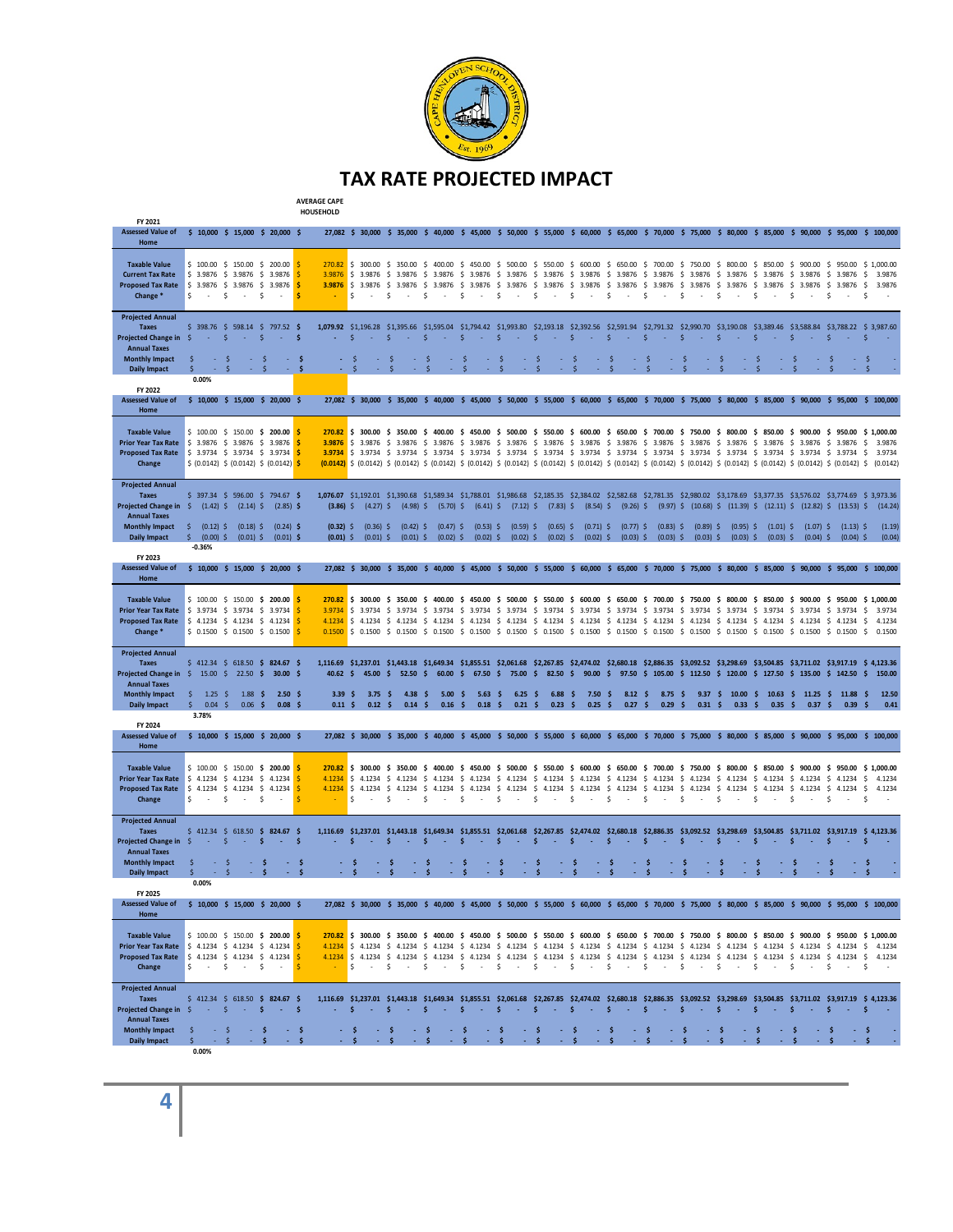

### **CURRENT EXPENSE SUMMARY**

|  |  |  | CURRENT EXPENSE TAX RATE CALCULATION |  |
|--|--|--|--------------------------------------|--|
|  |  |  |                                      |  |

| <b>PROJECTED</b> | Assessed Value of Property within District less Exemptions (As of June 30,<br>2021 per County Tax Office):                                              |                   |    | \$1,394,915,577                        |
|------------------|---------------------------------------------------------------------------------------------------------------------------------------------------------|-------------------|----|----------------------------------------|
|                  | Assessed Value Divided by 100                                                                                                                           | $100 \; \text{S}$ |    | 13,949,156                             |
|                  | Current Expense Tax Rate (Per 4/2/14 Referendum):                                                                                                       |                   | \$ | 1.8480                                 |
|                  | TOTAL PROJECTED CURRENT EXPENSE REVENUE:                                                                                                                |                   | \$ | 25,778,040                             |
|                  | <b>RULES OF THUMB FOR PLANNING PURPOSES:</b>                                                                                                            |                   |    |                                        |
|                  | (1) Each penny of property tax generates approximately:                                                                                                 |                   | \$ | 139,492                                |
|                  | (2) The collection rate on property taxes is about 96%. If this rate occurs in FY<br>2022, total current expense collections will be approximately:     |                   | \$ | 24,746,918                             |
|                  | (3) The increase in our tax base (at the 96% collection rate) will provide the<br>district a projected increase in Current Operations revenue totaling: |                   | \$ | 950,167                                |
|                  | (4) In FY 2021 our total property tax base (less Exemptions was):<br>Our tax base has increased by a total of:                                          |                   | S. | \$1,341,357,277<br>53,558,300<br>3.99% |
|                  | (5) Sussex County Tax records indicate that the total "assessed value" of all<br>residential units (less exemptions) as of June 30, 2021 totaled:       |                   |    | \$1,394,915,577                        |
|                  | Thus, the taxable assessed value of an average residential unit (less<br>exemptions) in Cape Henlopen is:                                               | 51,507            | \$ | 27,082                                 |
|                  | Average Total School Tax (For all Categories):                                                                                                          |                   | \$ | 1,076                                  |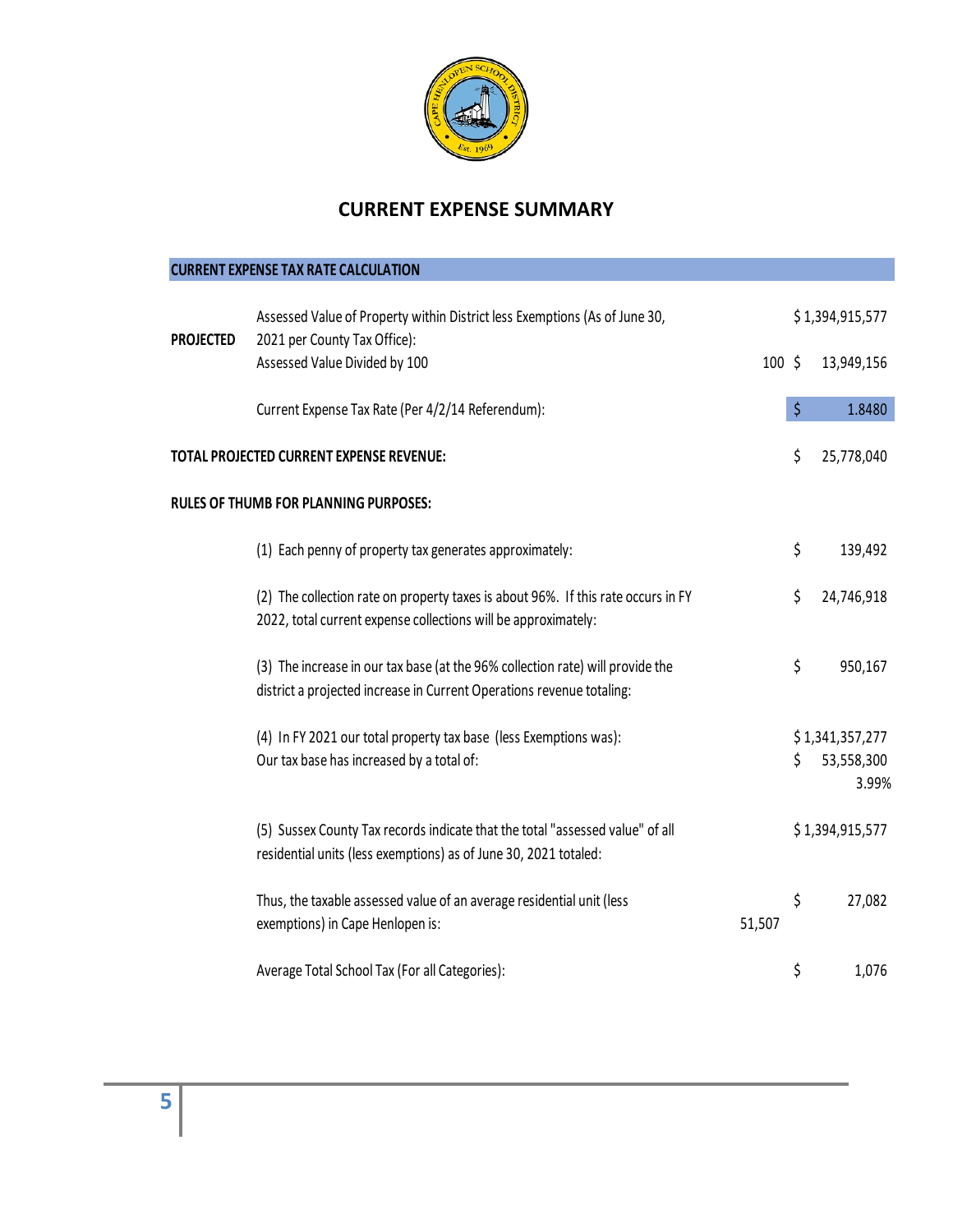

#### **SCHOOLS AND SERVICES FOR CHILDREN WITH SPECIAL NEEDS**

**Sussex Consortium (SC) – Cape Henlopen School District –** The Sussex Consortium provides educational and support services to autistic children and children who have been classified as learning disabled, severely mentally handicapped, severely emotionally disturbed, and physically impaired. The school is operated through eight different facilities and provides programs for hearing impaired children as well as a career Opportunities Center. The Consortium is a nationally recognized school that primarily serves children who reside in Sussex County. Many families have moved into Sussex County from other states in order to enroll children with this highly regarded school.

**Intensive Learning Centers – Cape Henlopen School District** -- Intensive Learning Centers are established to meet the needs of students with severe learning and/or emotional/behavior problems. Academic, vocational, counseling and transition programs are offered with ILC's.

**Howard T. Ennis School – Indian River School District** – This school provides educational programs and support services (including speech, occupational, and physical therapy) to physically impaired and mentally handicapped students ranging in age up to 21- years old.

**Delaware Early Childhood Center (Early Choices) –** Lake Forest School District – The Delaware Early Childhood Center operates a statewide early childhood special education program for three-year old children with mild developmental delays and three and four-year-old children with speech delays.

**Academic Challenge – Delmar School District** -- The Academic Challenge Program provides an atmosphere that nurtures the scholastic and creative abilities of highly motivated and academically talented students in the disciplines of mathematics and English. Students are offered the standard high school curriculum in mathematics and English at an accelerated pace, allowing for college course work during the junior and senior years. Students range in age from eighth grader to high school seniors.

**Sussex Orthopedic Facility -- Seaford School District** – The Sussex County Orthopedic Facility and Sussex Unit for physically and visually Impaired provide educational and support services to physically and visually impaired children. Services include speech, occupational, and physical therapy.

**Sussex County Opportunity Program (SCOPE) –** Woodbridge School District – Also known as the "Alternative School", SCOPE deals with student discipline problems and emotionally disturbed students in grades 6 through 12. Problems range from truancy, weapons possession, drug possession, to bomb threat offenses. Students are mainstreamed with some individualized instruction in math and English. The instructional staff consists of certified special education teachers, teacher assistants, guidance counselors and transition instructors for follow-up after students return to their home school.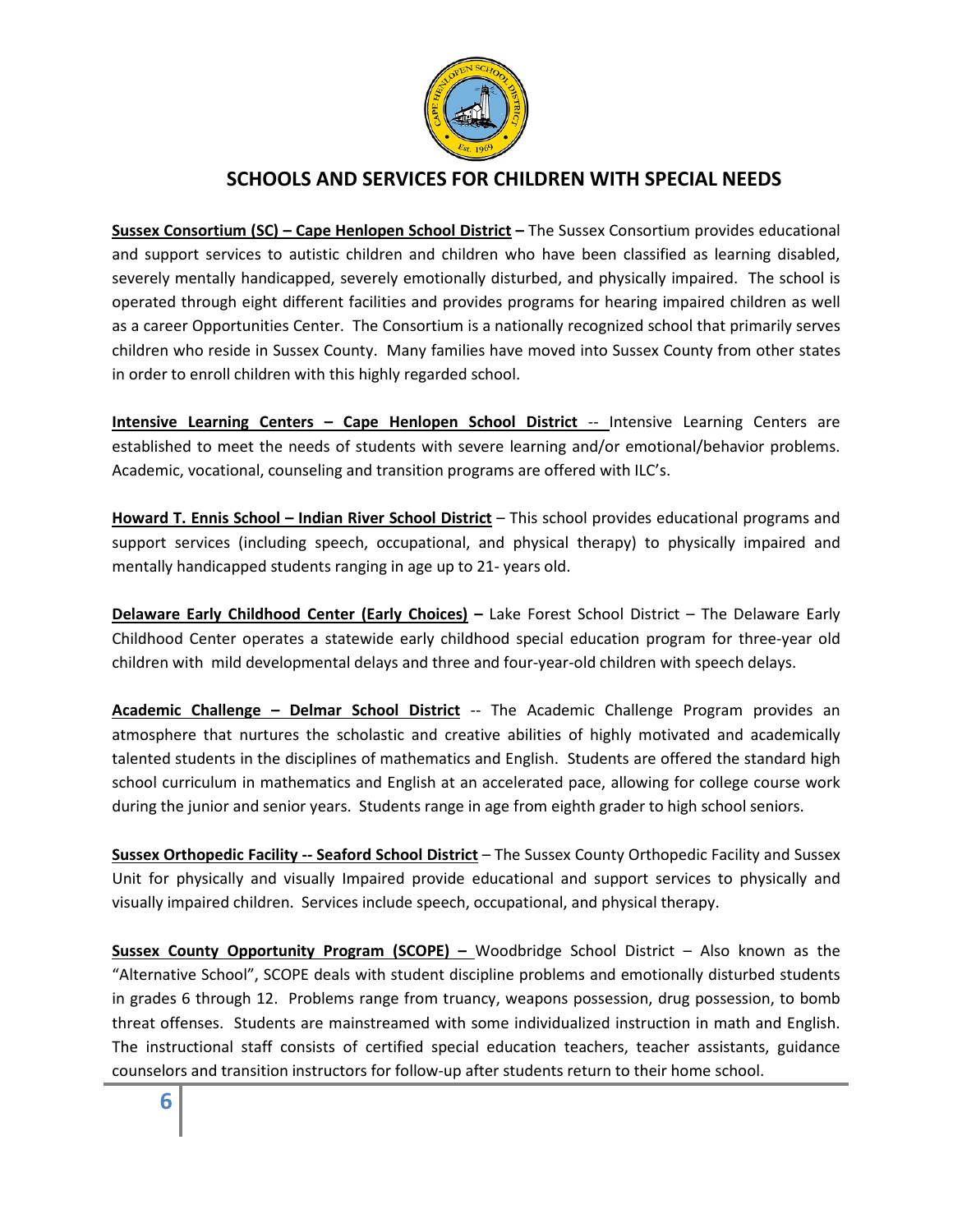

### **SCHOOLS AND SERVICES FOR CHILDREN WITH SPECIAL NEEDS (Continued)**

**Margaret S. Sterck School (Delaware's School for the Deaf) –** Christina School District – The Sterck School provides an educational program for children in the state who are deaf (or hard of hearing) and unable to successfully access the learning environment in a regular school program despite reasonable supportive assistance. Included in the school staff are teachers, paraprofessionals, speech therapists, resource teachers, school psychologists, an instructional media specialist, an educational audiologist, a school nurse and Residence Hall staff.

**Delaware Autistic Program – Christina School District** – This program provides vocational and residential services on a part-time or full-time basis to students with severe autism primarily in New Castle County.

**The John Charlton School – Caesar Rodney School District** – Serves students diagnosed as trainable mentally disabled, severely mentally disabled, autistic, or deaf/blind. Charlton is the Kent County Center for the Delaware Autism Program (DAP).

**Residential Placements** – For students with extreme special needs (perhaps residential care), the State mandates and partially funds private placement into out-of-district schools such as Benedictine, Advoserve, and Kennedy Krieger. These schools provide a highly restrictive and controlled environment as well as educational and support services. The costs of these programs can exceed \$200,000 annually per student in FY02 the State paid 85% of the costs of such residential placements. Starting in FY03 and continuing through FY08 and beyond, the State reduced its funding to 70%. This doubled the amount school districts were required to pay (the remaining 30% of cost). The impact to district is substantial. For example, if the annual cost for one Cape child is \$200,000 per year, our local "share" (30%) of the annual tuition would be \$60,000 for this one child. That equates to more than six-tenths of a cent of our tax rate, again, for one student.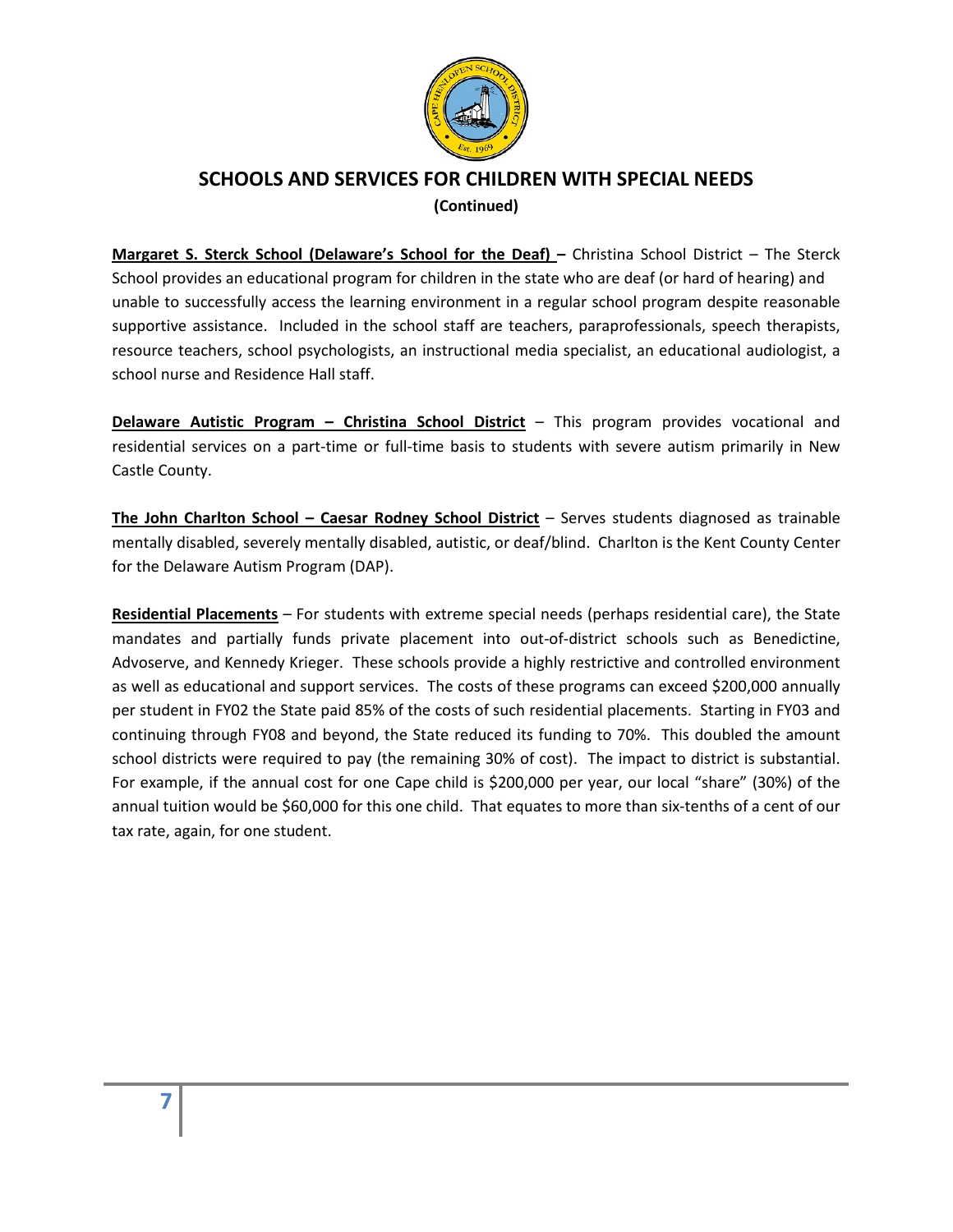

### **TUITION TAX RATE SUMMARY**

| <b>NAME OF PROGRAM AND DISTRICT</b>                                                          | <b>FY 2021</b><br><b>BILLING</b><br><b>ENROLLMENT</b> | <b>PROJECTED</b><br># OF<br><b>STUDENTS</b> | <b>EST. COST</b><br><b>PER</b><br><b>STUDENT</b> | <b>ESTIMATED</b><br><b>COSTS</b>          |
|----------------------------------------------------------------------------------------------|-------------------------------------------------------|---------------------------------------------|--------------------------------------------------|-------------------------------------------|
| <b>DISTRICT-BASED PROGRAMS</b>                                                               |                                                       |                                             |                                                  |                                           |
| SUSSEX CONSORTIUM (INTENSE & COMPLEX)<br>INTENSE & COMPLEX (DISTRICT ILC)<br>PRE-K (LV & SC) | 203.43<br>170.00<br>75.00                             | 215.00<br>175.00<br>75.00                   | \$45,000<br>\$35,000<br>\$18,000                 | \$9,675,000<br>\$6,125,000<br>\$1,350,000 |
| <b>RESIDENTIAL PLACEMENTS (LOCAL PORTION)</b><br><b>PLACEMENTS OUT OF DISTRICT</b>           | 4.00                                                  | 5.00                                        | \$100,000                                        | Ŝ.<br>500,000                             |
| ACADEMIC CHALLENGE (DELMAR) (STUDENTS IN MATH &<br><b>ENGLISH COUNT TWICE)</b>               | 257.00                                                | 270.00                                      | Ŝ.<br>$1,100 \pm 5$                              | 297,000                                   |
| ACADEMIC CHALLENGE TRANSPORTATION                                                            | 257.00                                                | 270.00                                      | S.<br>75                                         | 20,250<br>S.                              |
| HOWARD T. ENNIS (INDIAN RIVER)                                                               | 13.00                                                 | 15.00                                       | \$29,000                                         | S.<br>435,000                             |
| <b>SCOPE TRANSPORTATION</b>                                                                  |                                                       |                                             | 90,000<br>Ŝ.                                     | 90,000<br>\$                              |
| SCOPE - SUSSEX COUNTY OPPORTUNITY PROGRAM<br>(WOODBRIDGE)                                    | 27.00                                                 | 50.00                                       | Ś.<br>2,000                                      | 100,000<br>Ŝ.                             |

| <b>TOTALS</b>                       | 1,006 | \$35,575<br>1.075 | \$18,592,250 |
|-------------------------------------|-------|-------------------|--------------|
|                                     |       |                   |              |
|                                     |       |                   |              |
| <b>TOTAL PROJECTED EXPENDITURES</b> |       |                   | \$18,592,250 |
| <b>PROJECTED FUNDS NEEDED</b>       |       |                   | \$18,592,250 |
|                                     |       |                   |              |
| <b>TUITION TAX RATE CALCULATION</b> |       |                   | 1.3329       |
| <b>RECOMMENDED RATE</b>             |       |                   | 1.3329       |
|                                     |       |                   |              |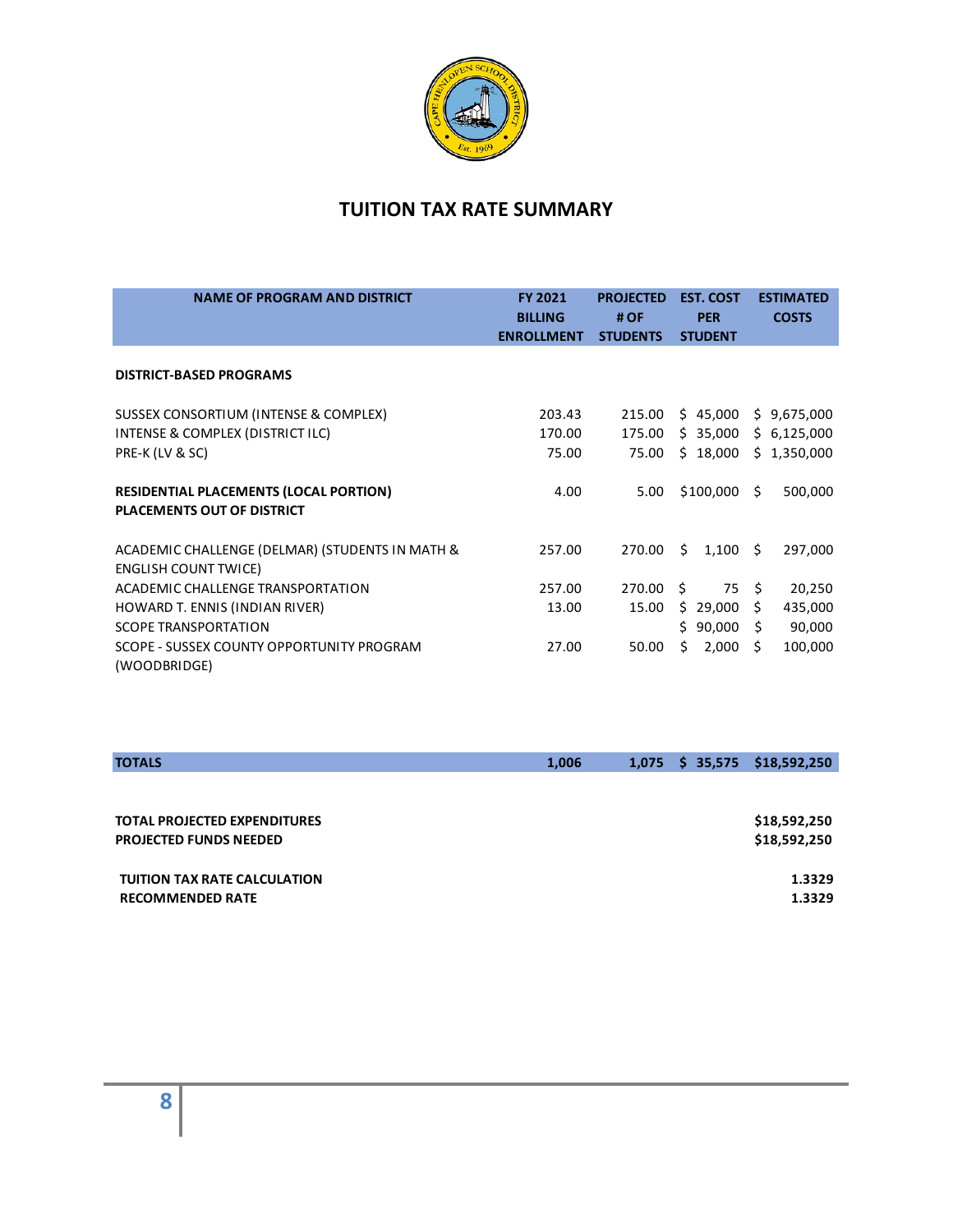

#### **OUTSTANDING DEBT INSTRUMENTS**

| FY 01 - 12.14.00     | <b>USE OF FUNDS:</b> | <b>CONSTRUCTION OF TWO NEW</b><br><b>MIDDLE SCHOOLS/RENOVATION OF</b><br><b>7 SCHOOLS</b> |
|----------------------|----------------------|-------------------------------------------------------------------------------------------|
|                      | <b>PRINCIPAL</b>     | \$<br>1,295,500                                                                           |
|                      | <b>INTEREST RATE</b> | 4.40%                                                                                     |
|                      | <b>ISSUE DATE</b>    | 8/1/2001                                                                                  |
|                      | <b>MATURITY DATE</b> | 8/1/2021                                                                                  |
|                      |                      |                                                                                           |
| FY 02 - 10.11.01     | <b>USE OF FUNDS:</b> | <b>CONSTRUCTION OF TWO NEW</b>                                                            |
|                      |                      | <b>MIDDLE SCHOOLS/RENOVATION OF</b>                                                       |
|                      |                      | <b>7 SCHOOLS</b>                                                                          |
|                      | <b>PRINCIPAL</b>     | \$<br>3,333,300                                                                           |
|                      | <b>INTEREST RATE</b> | 4.00%                                                                                     |
|                      | <b>ISSUE DATE</b>    | 1/1/2002                                                                                  |
|                      | <b>MATURITY DATE</b> | 1/1/2022                                                                                  |
|                      |                      |                                                                                           |
| <b>QZAB</b>          | <b>USE OF FUNDS:</b> | <b>RENOVATIONS AND BOILERS - RES,</b>                                                     |
|                      |                      | <b>MES, HOB AND LEWES SCHOOL</b>                                                          |
|                      | <b>PRINCIPAL</b>     | \$<br>1,433,000                                                                           |
|                      | <b>INTEREST RATE</b> | 0.25%                                                                                     |
|                      | <b>ISSUE DATE</b>    | 12/1/2006                                                                                 |
|                      | <b>MATURITY DATE</b> | 12/1/2022                                                                                 |
|                      |                      |                                                                                           |
| FY 03 - 7.11.02      | <b>USE OF FUNDS:</b> | <b>CONSTRUCTION OF TWO NEW</b>                                                            |
|                      |                      | <b>MIDDLE SCHOOLS/RENOVATION OF</b>                                                       |
|                      |                      | <b>7 SCHOOLS</b>                                                                          |
|                      | <b>PRINCIPAL</b>     | \$<br>3,906,200                                                                           |
|                      | <b>INTEREST RATE</b> | 3.98%                                                                                     |
|                      | <b>ISSUE DATE</b>    | 1/1/2003                                                                                  |
|                      | <b>MATURITY DATE</b> | 1/1/2023                                                                                  |
|                      |                      |                                                                                           |
| R-06, 95-17 2006 A&B | <b>USE OF FUNDS:</b> | <b>NEW HIGH SCHOOL CONSTR., 4</b>                                                         |
|                      |                      | <b>CLASSROOMS FULL-K @ RES, MES,</b>                                                      |
|                      |                      | <b>HOB &amp; LEWES SCHOOL</b>                                                             |
|                      |                      | <b>BOILERS IN ALL ELEM &amp; NGC</b>                                                      |
|                      | <b>PRINCIPAL</b>     | \$<br>31,029,500                                                                          |
|                      | <b>INTEREST RATE</b> | 4.49%                                                                                     |
|                      | <b>ISSUE DATE</b>    | 8/1/2006                                                                                  |
|                      | <b>MATURITY DATE</b> | 8/1/2026                                                                                  |
|                      |                      |                                                                                           |
|                      |                      |                                                                                           |
| R-08, 95-17A         | <b>USE OF FUNDS:</b> | <b>NEW HIGH SCHOOL CONSTRUCTION</b>                                                       |
|                      | <b>PRINCIPAL</b>     | Ś<br>2,989,900                                                                            |
|                      | <b>INTEREST RATE</b> | 4.470%                                                                                    |
|                      | <b>ISSUE DATE</b>    | 3/1/2008                                                                                  |
|                      | <b>MATURITY DATE</b> | 3/1/2028                                                                                  |
|                      |                      |                                                                                           |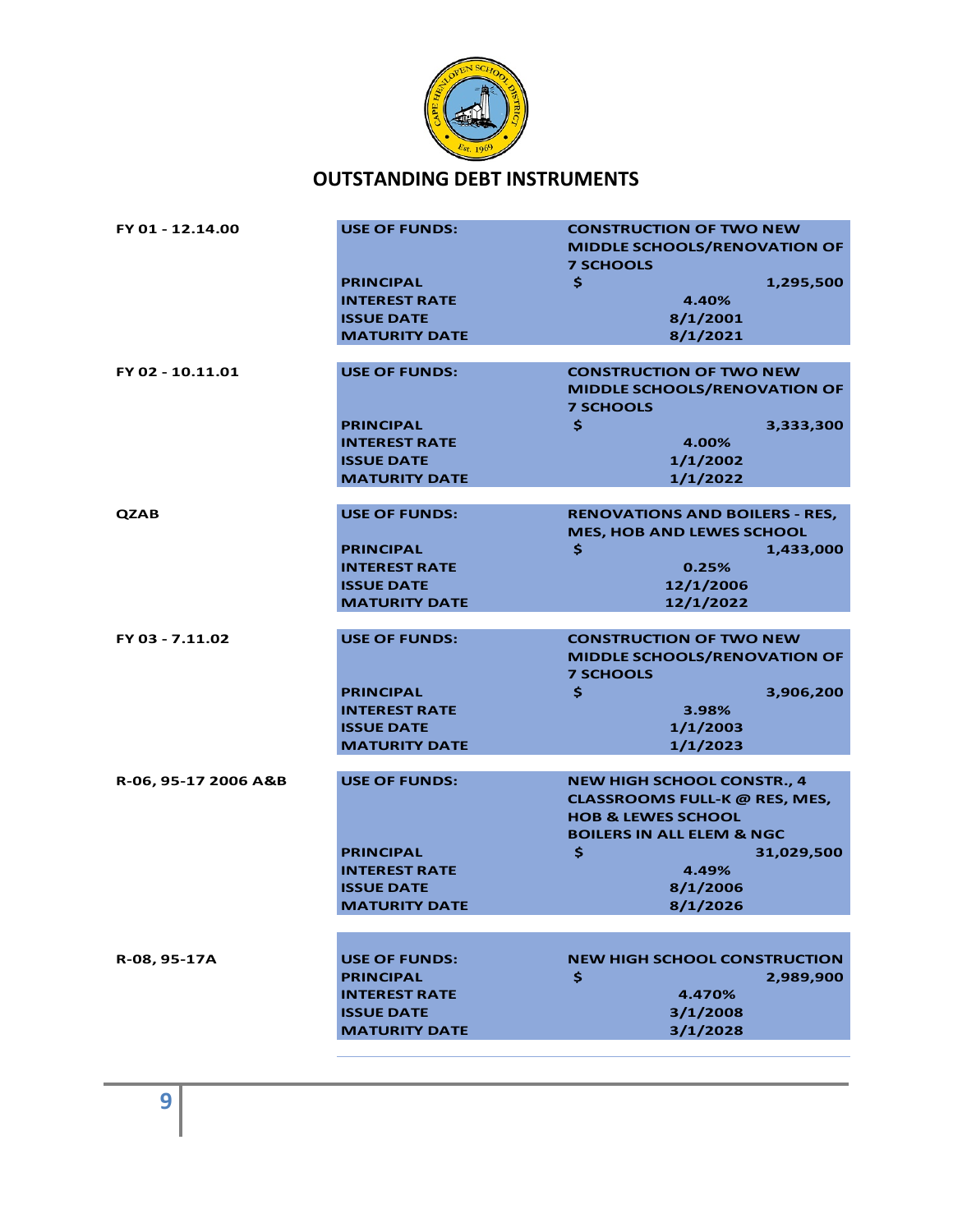

| <b>BOND#222</b>    | <b>USE OF FUNDS:</b>                      | <b>NEW ELEMENTARY SCHOOL AND</b><br><b>MS EXPANSIONS</b> |
|--------------------|-------------------------------------------|----------------------------------------------------------|
|                    | <b>PRINCIPAL</b>                          | \$<br>1,336,200                                          |
|                    | <b>INTEREST RATE</b>                      | 2.82%                                                    |
|                    | <b>ISSUE DATE</b>                         | 7/1/2016                                                 |
|                    | <b>MATURITY DATE</b>                      | 7/1/2036                                                 |
| BOND #R-16A, 95-17 | <b>USE OF FUNDS:</b>                      | <b>NEW ELEMENTARY SCHOOL AND</b>                         |
|                    |                                           | <b>MS EXPANSIONS</b>                                     |
|                    | <b>PRINCIPAL</b>                          | \$<br>6,870,500                                          |
|                    | <b>INTEREST RATE</b>                      | 2.70%                                                    |
|                    | <b>ISSUE DATE</b><br><b>MATURITY DATE</b> | 3/1/2017                                                 |
|                    |                                           | 3/1/2036                                                 |
| BOND #R-17A, 95-17 | <b>USE OF FUNDS:</b>                      | <b>NEW ELEMENTARY SCHOOLS</b>                            |
|                    | <b>PRINCIPAL</b>                          | \$<br>8,122,400                                          |
|                    | <b>INTEREST RATE</b>                      | 3.05%                                                    |
|                    | <b>ISSUE DATE</b>                         | 3/1/2018                                                 |
|                    | <b>MATURITY DATE</b>                      | 3/1/2037                                                 |
| BOND #R-18A, 95-17 | <b>USE OF FUNDS:</b>                      | <b>ELEMENTARY SCHOOL</b>                                 |
|                    |                                           | <b>CONSTRUCTION/RENOVATIONS</b>                          |
|                    | <b>PRINCIPAL</b>                          | \$<br>9,883,500                                          |
|                    | <b>INTEREST RATE</b>                      | 3.21%                                                    |
|                    | <b>ISSUE DATE</b>                         | 3/1/2019                                                 |
|                    | <b>MATURITY DATE</b>                      | 3/1/2039                                                 |
|                    | <b>INTEREST DATES</b>                     | <b>SEPT/MAR</b>                                          |
|                    |                                           |                                                          |
| BOND #R-19A, 95-17 | <b>USE OF FUNDS:</b>                      | <b>ELEMENTARY SCHOOL</b>                                 |
|                    |                                           | <b>CONSTRUCTION AND HIGH SCHOOL</b><br><b>EXPANSION</b>  |
|                    | <b>PRINCIPAL</b>                          | \$.<br>14,449,000                                        |
|                    | <b>INTEREST RATE</b>                      | 2.88%                                                    |
|                    | <b>ISSUE DATE</b>                         | 7/1/2019                                                 |
|                    | <b>MATURITY DATE</b>                      | 7/1/2039                                                 |
|                    | <b>INTEREST DATES</b>                     | <b>AUG/FEB</b>                                           |
|                    |                                           |                                                          |
| BOND #R-20A, 95-17 | <b>USE OF FUNDS:</b>                      | <b>ELEMENTARY SCHOOL</b>                                 |
|                    |                                           | <b>CONSTRUCTION AND HIGH SCHOOL</b><br><b>EXPANSION</b>  |
|                    | <b>PRINCIPAL</b>                          | \$<br>5,190,600                                          |
|                    | <b>INTEREST RATE</b>                      | 2.12%                                                    |
|                    | <b>ISSUE DATE</b>                         | 7/1/2020                                                 |
|                    | <b>MATURITY DATE</b>                      | 7/1/1940                                                 |
|                    | <b>INTEREST DATES</b>                     | <b>JANUARY</b>                                           |
|                    |                                           |                                                          |
| BOND # R-21, 95-17 | <b>USE OF FUNDS:</b>                      | <b>ELEMENTARY AND MIDDLE</b>                             |
|                    |                                           | <b>SCHOOL CONSTRUCTION AND HIGH</b>                      |
|                    |                                           | <b>SCHOOL EXPANSION</b>                                  |
|                    | <b>PRINCIPAL</b>                          | \$<br>23,654,400                                         |
|                    | <b>INTEREST RATE</b>                      | 1.67%                                                    |
|                    | <b>ISSUE DATE</b>                         | 7/1/2021                                                 |
|                    | <b>MATURITY DATE</b>                      | 7/1/1941                                                 |
|                    | <b>INTEREST DATES</b>                     | <b>JANUARY</b>                                           |

**\* SUMMARY DOES NOT INCLUDE UNSOLD BONDS FOR CURRENT AND FUTURE PROJECTS**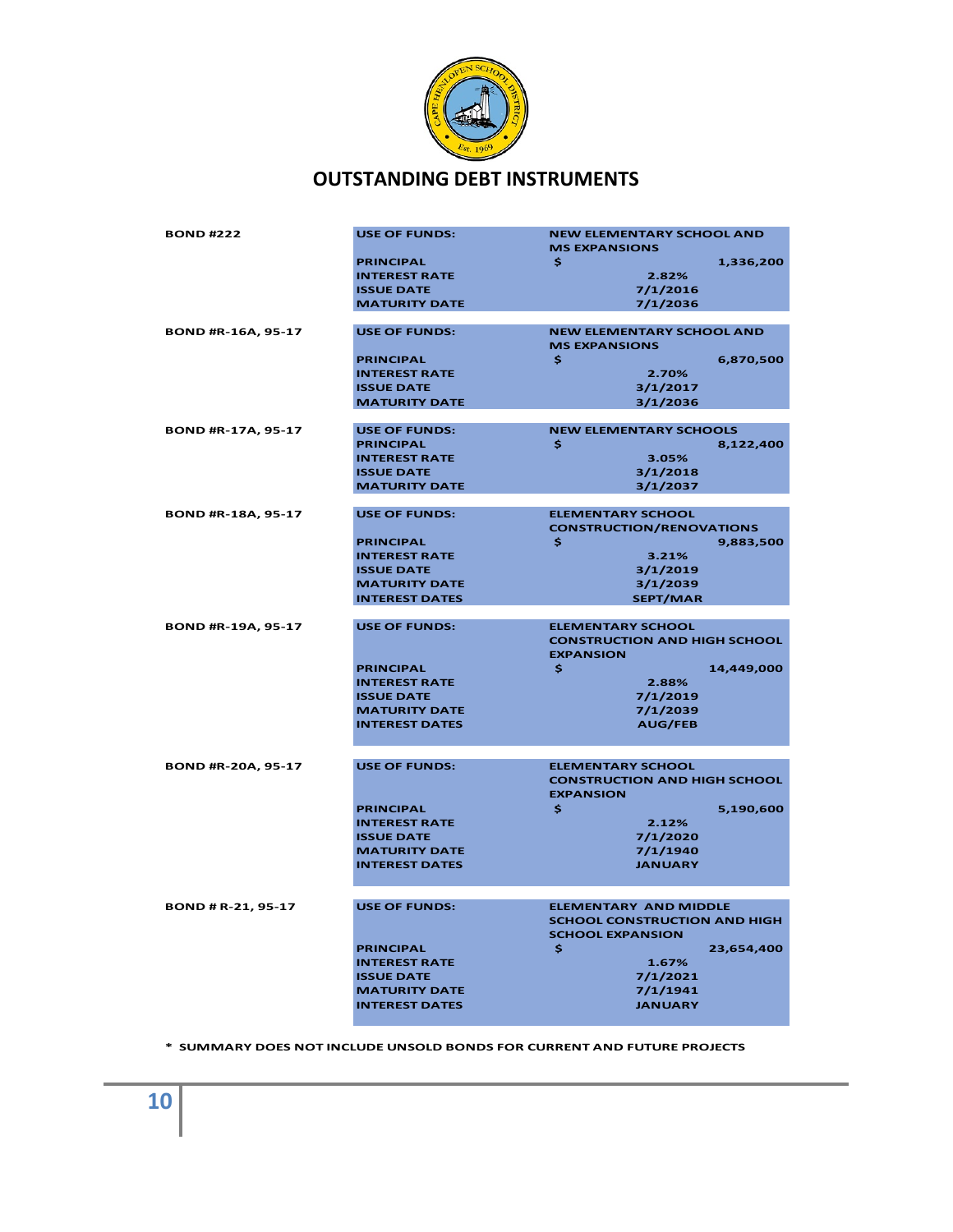

# **CAPE HENOLOPEN SCHOOL DISTRICT ANNUAL DEBT SERVICE TAX INCREASE CHART AUTHORIZED BY REFERENDUM (3/20/18)**

The table below represents the additional debt service tax rate and total projected debt service tax rate per \$100 of assessed value for the life of the bonds to be authorized by this referendum. To determine the additional dollar amount of tax (for each year) that will result from the passage of the referendum, multiply the assessed value (not market value) of your home by the additional tax rate and divide by 100.

| <b>YEAR</b>    | <b>FISCAL YEAR</b> | <b>PROJECTED</b>    | <b>PROJECTED</b> | <b>TAX RATE</b>    |
|----------------|--------------------|---------------------|------------------|--------------------|
|                |                    | <b>TOTAL DEBT</b>   | <b>TAX RATE</b>  | (PROJECTED         |
|                |                    | <b>SERVICE</b>      |                  | <b>NET CHANGE)</b> |
|                |                    |                     |                  |                    |
| Current        | FY 2018            | \$<br>5,040,211.142 | 30.0             |                    |
| 1              | FY 2019            | \$<br>6,197,208.818 | 55.1             | 25.10              |
| $\overline{2}$ | FY 2020            | \$<br>7,857,390.709 | 69.1             | 14.00              |
| з              | FY 2021            | \$<br>8,815,938.391 | 69.1             |                    |
| 4              | FY 2022            | \$<br>8,739,752.817 | 69.1             |                    |
| 5              | FY 2023            | \$<br>8,193,247.221 | 69.1             |                    |
| 6              | FY 2024            | \$<br>7,995,022.875 | 67.0             | (2.10)             |
| 7              | FY 2025            | \$<br>7,796,798.528 | 65.0             | (2.00)             |
| 8              | FY 2026            | \$<br>7,598,574.182 | 64.0             | (1.00)             |
| 9              | FY 2027            | \$<br>5,883,705.449 | 50.0             | (14.00)            |
| 10             | FY 2028            | \$<br>5,605,647.330 | 47.0             | (3.00)             |
| 11             | FY 2029            | \$<br>5,483,766.627 | 46.0             | (1.00)             |
| 12             | FY 2030            | \$<br>5,361,885.925 | 44.7             | (1.32)             |
| 13             | FY 2031            | \$<br>5,240,005.242 | 43.7             | (1.02)             |
| 14             | FY 2032            | \$<br>5,118,124.550 | 42.7             | (1.02)             |
| 15             | FY 2033            | \$<br>4,996,243.857 | 41.6             | (1.02)             |
| 16             | FY 2034            | \$<br>4,874,363.165 | 40.6             | (1.02)             |
| 17             | FY 2035            | \$<br>4,610,529.307 | 38.4             | (2.20)             |
| 18             | FY 2036            | \$<br>4,156,282.830 | 34.6             | (3.79)             |
| 19             | FY 2037            | \$<br>3,639,441.352 | 30.3             | (4.31)             |
| 20             | FY 2038            | \$<br>2,872,586.858 | 23.9             | (6.39)             |
| 21             | FY 2039            | \$<br>2,002,787.443 | 16.7             | (7.25)             |
| 22             | FY 2040            | \$<br>724,462.631   | 6.0              | (10.65)            |
| 23             | FY 2041            | \$<br>91,563.788    | 0.8              | (5.27)             |
| 24             | FY 2042            | \$<br>1,186.302     | 0.8              | 0.01               |
| 25             | FY 2043            | \$                  |                  |                    |

**NOTES/ASSUMPTIONS USED IN THE ABOVE CALCULATIONS ARE AS FOLLOWS:**

Interest Rate at the time of the bond sale = 3.00%

Annual increase in Assessed Value of Property = 2.00%

Debt Service Payments for new projects projected to begin in FY 2019 and dependent upon State Bond Sale Prior Referenda approved a Maximum of \$.691 debt service increase over the life of the projects

Net Tax Rate adjusted based on reduction for previous bond payments

Actual annual debt service rate calculated annually based on projected payments due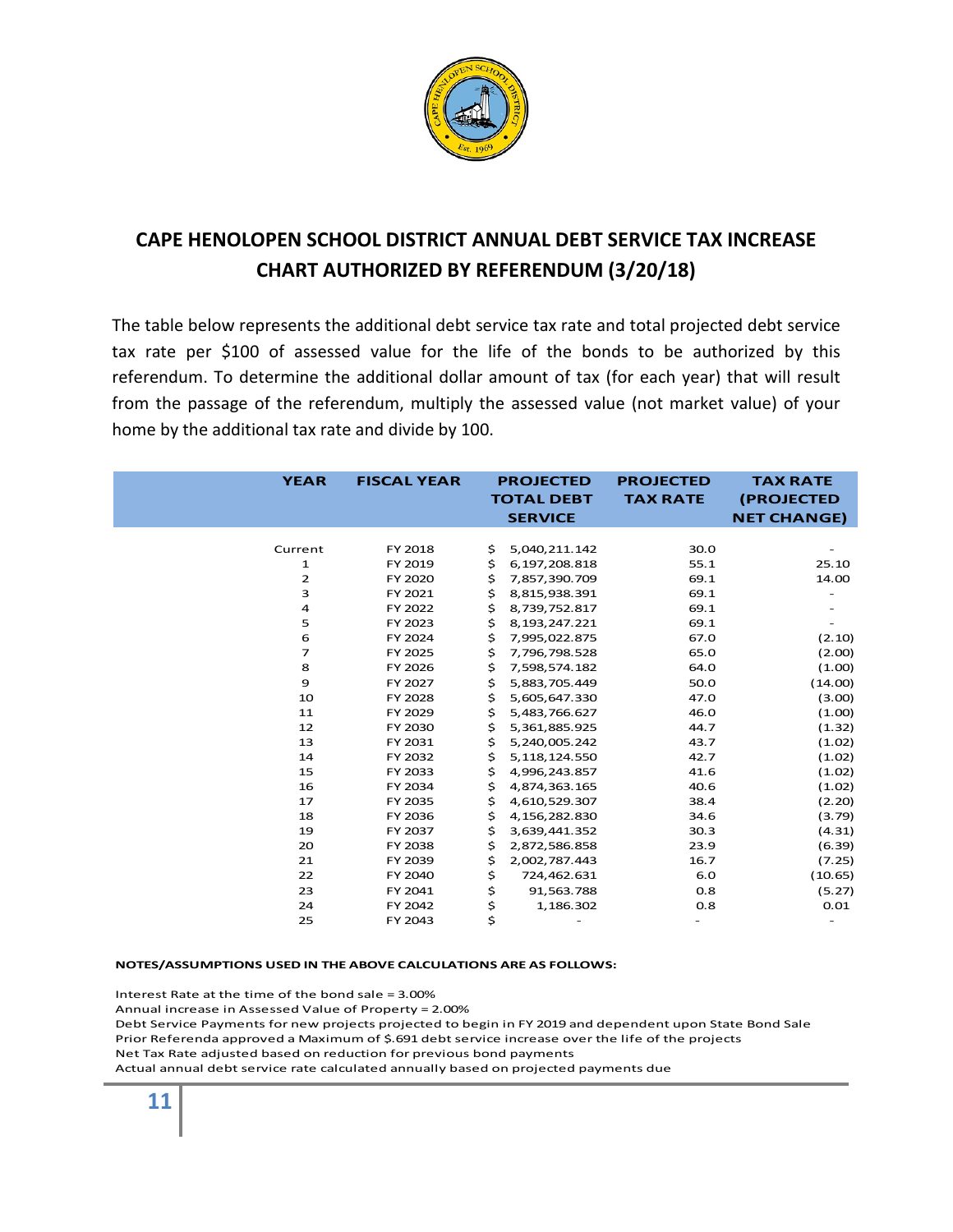

# **CAPE HENOLOPEN SCHOOL DISTRICT ANNUAL CURRENT EXPENSE TAX INCREASE AUTHORIZED BY REFERENDUM (3/20/18)**

The table below represents the Current Expense tax rate with the \$.20 cents per \$100 of assessed property value effective Fiscal Year 2020 (\$.05) and Fiscal Year 2023 (\$.15).

| <b>YEAR</b>    | <b>FISCAL YEAR</b><br>(DUE 9/30) | <b>TAX RATE</b> |       | <b>ADDITIONAL</b><br><b>TAX RATE</b> | <b>TOTAL</b><br><b>PROJECTED</b><br><b>TAX</b> |
|----------------|----------------------------------|-----------------|-------|--------------------------------------|------------------------------------------------|
|                |                                  |                 |       |                                      |                                                |
| Current        | FY 2018                          | \$              | 1.798 | \$                                   |                                                |
| 1              | FY 2019                          | \$              | 1.798 | \$                                   | \$<br>1.798                                    |
| $\overline{2}$ | FY 2020                          | \$              | 1.798 | \$<br>0.050                          | \$<br>1.848                                    |
| 3              | FY 2021                          | \$              | 1.848 | \$                                   | \$<br>1.848                                    |
| 4              | FY 2022                          | \$              | 1.848 | \$                                   | \$<br>1.848                                    |
| 5              | FY 2023                          | \$              | 1.848 | \$<br>0.150                          | \$<br>1.998                                    |
| 6              | FY 2024                          | \$              | 1.998 | \$                                   | \$<br>1.998                                    |
| $\overline{7}$ | FY 2025                          | \$              | 1.998 | \$<br>$\overline{\phantom{a}}$       | \$<br>1.998                                    |
| 8              | FY 2026                          | \$              | 1.998 | \$                                   | \$<br>1.998                                    |
| 9              | FY 2027                          | \$              | 1.998 | \$                                   | \$<br>1.998                                    |
| 10             | FY 2028                          | \$              | 1.998 | \$                                   | \$<br>1.998                                    |
| 11             | FY 2029                          | \$              | 1.998 | \$                                   | \$<br>1.998                                    |
| 12             | FY 2030                          | \$              | 1.998 | \$                                   | \$<br>1.998                                    |
| 13             | FY 2031                          | \$              | 1.998 | \$                                   | \$<br>1.998                                    |
| 14             | FY 2032                          | \$              | 1.998 | \$                                   | \$<br>1.998                                    |
| 15             | FY 2033                          | \$              | 1.998 | \$<br>$\qquad \qquad -$              | \$<br>1.998                                    |
| 16             | FY 2034                          | \$              | 1.998 | \$<br>-                              | \$<br>1.998                                    |
| 17             | FY 2035                          | \$              | 1.998 | \$                                   | \$<br>1.998                                    |
| 18             | FY 2036                          | \$              | 1.998 | \$                                   | \$<br>1.998                                    |
| 19             | FY 2037                          | \$              | 1.998 | \$                                   | \$<br>1.998                                    |
| 20             | FY 2038                          | \$              | 1.998 | \$                                   | \$<br>1.998                                    |
| 21             | FY 2039                          | \$              | 1.998 | \$                                   | \$<br>1.998                                    |
|                |                                  |                 |       |                                      |                                                |

#### **ASSUMPTIONS USED IN THE ABOVE CALCULATIONS ARE AS FOLLOWS:**

Assumes \$.05 Current Expense rate increase in FY 2020 Assumes \$.15 Current Expense rate increase in FY 2023 Current Expense tax rate increases must be approved by referendum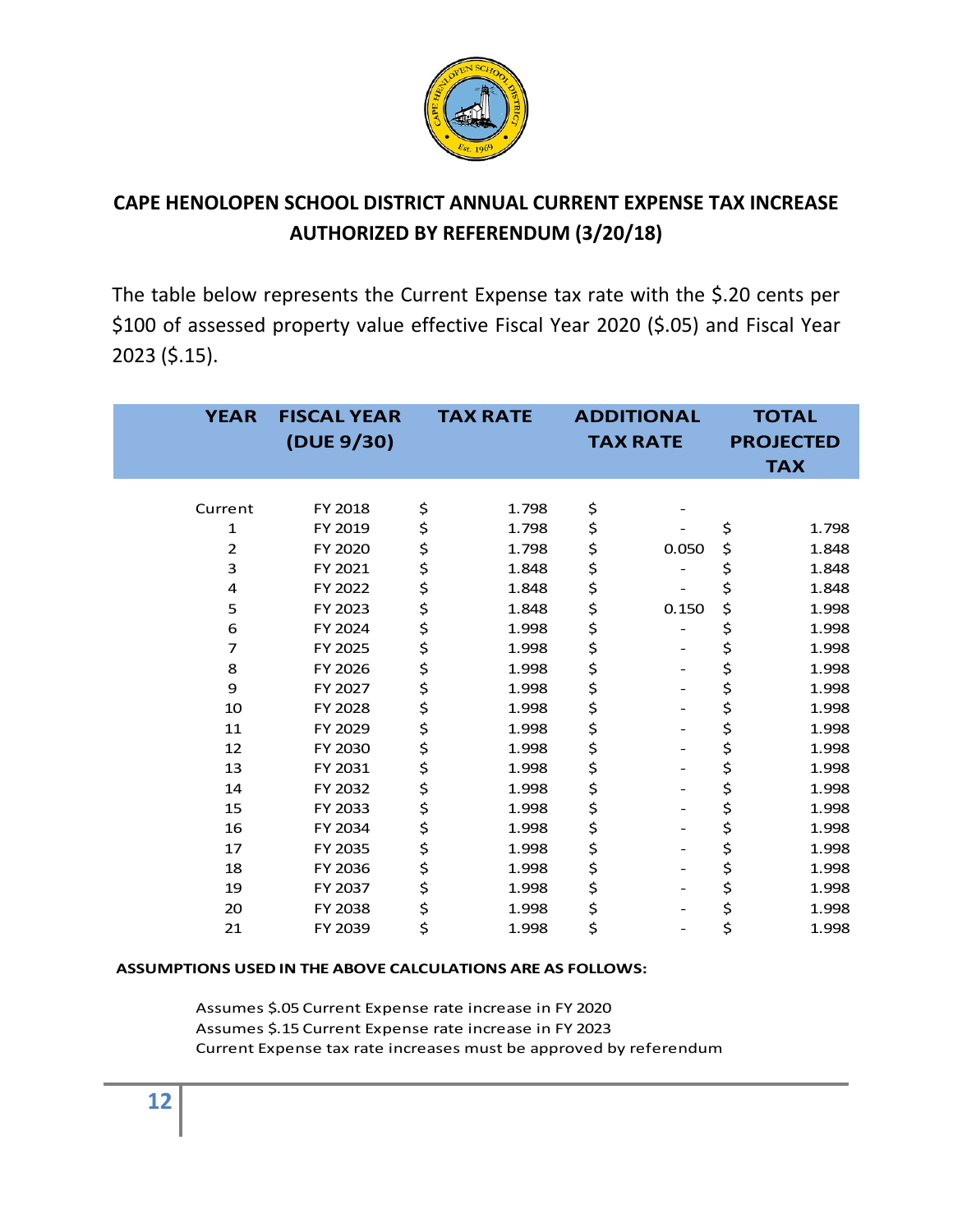

# **DEBT SERVICE TAX RATE CALCULATION**

| <b>DEBI SERVICE TAX RATE CALCOLATION</b> |                                                               |    |                   |
|------------------------------------------|---------------------------------------------------------------|----|-------------------|
| <b>PAYMENTS DUE IN FY 2022</b>           |                                                               |    |                   |
|                                          | (1) Principal Payments Due                                    |    | \$4,545,893       |
|                                          | (2) Interest Payments Due                                     |    | \$1,733,443       |
|                                          | Total Payments Due in FY 2022                                 |    | \$6,279,336       |
| <b>DESIRED CARRYOVER FOR FY 2023</b>     |                                                               |    |                   |
|                                          | Payments Due by 10/31 (Before Tax Revenues arrive)            |    | \$4,395,535       |
|                                          | Total Desired Carryover into FY 2023                          |    | 110% \$ 6,907,269 |
| <b>TOTAL FUNDS NEEDED</b>                |                                                               |    | \$13,186,605      |
| <b>LESS FUNDS AVAILABLE</b>              |                                                               |    |                   |
|                                          | Carryover from FY 2021 (Excludes Local Market Pressure Match) |    | \$9,310,509       |
| TOTAL FUNDS NEEDED THROUGH PROPERTY TAX  |                                                               |    | \$3,876,096       |
| <b>RATE CALCULATION</b>                  |                                                               |    |                   |
|                                          | Amount Needed/Taxable Assessed Value                          | \$ | 0.2779            |
|                                          | <b>Recommended Rate</b>                                       | \$ | 0.6910            |

**\* CALCULATION DOES NOT INCLUDE UNSOLD BONDS FOR CURRENT AND FUTURE PROJECTS**

**DEBT SERVICE TAX RATE CALCULATION**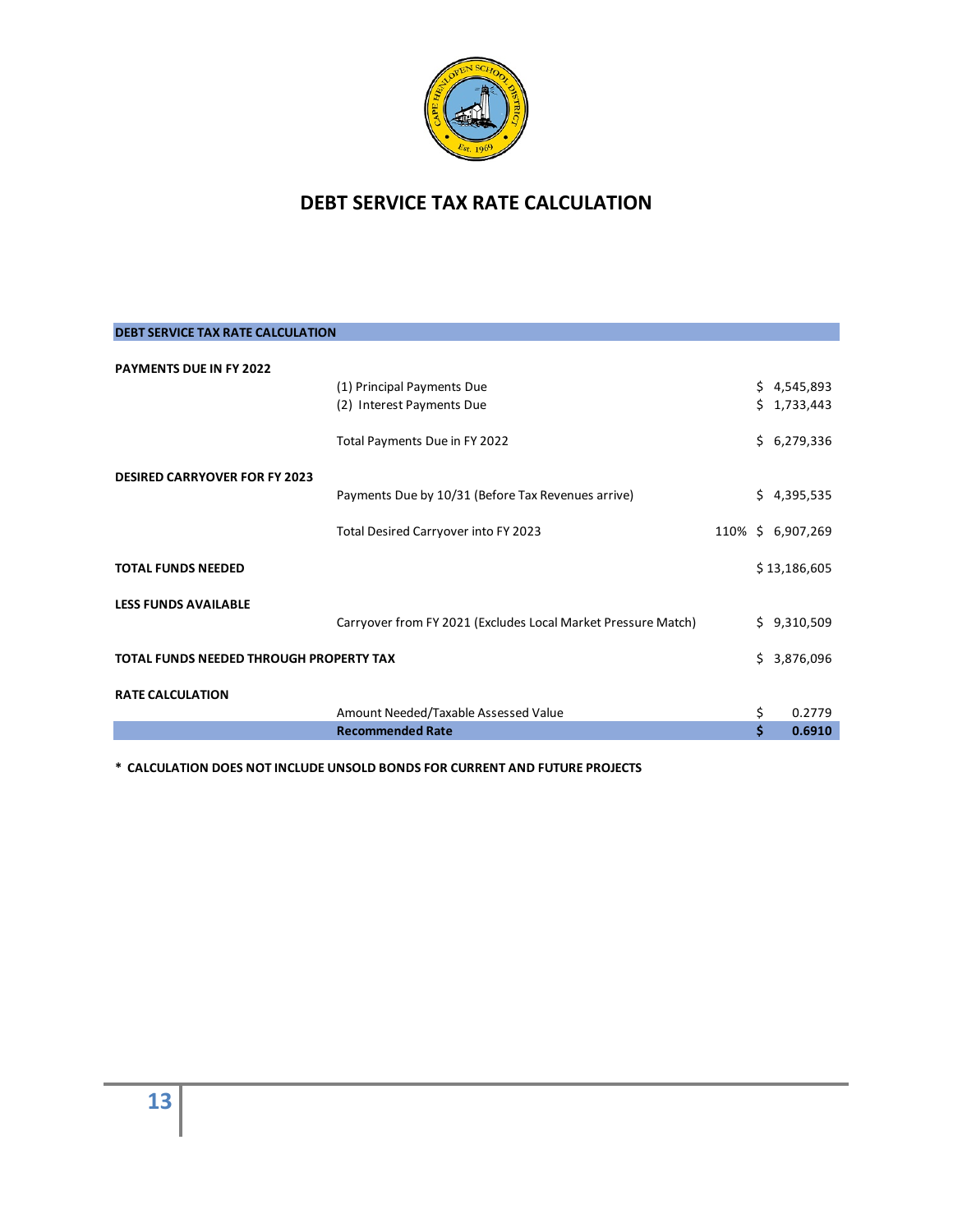

| Part I: Capital Improvement (MCI) Program                                                                                                                          |               |                    |
|--------------------------------------------------------------------------------------------------------------------------------------------------------------------|---------------|--------------------|
| Maximum Amount of State MCI Funding Available (excluding Special School)                                                                                           | \$.           | 529,753            |
| Local "Match" required to obtain maximum State funds<br>(Per FY 2022 Governor's Recommended Capital Budget plus 10%)                                               | \$            | 388,486            |
| <b>Total amount Necessary for Minor Capital Improvements</b>                                                                                                       | \$            | 918,239            |
| Rate Calculation: (Local amount needed/Net Assessed Value)                                                                                                         | \$            | 0.0279             |
| Part II: Extra Time Programs                                                                                                                                       |               |                    |
| <b>Maximum Amount of State Extra-Time Funding Available</b>                                                                                                        | \$            | 421,821            |
| Local "Match" allowed by state due to reduction of the success grant in FY 10                                                                                      |               |                    |
| 30% match of \$436,858<br>$(436,868/.7 \times .3)$                                                                                                                 | \$            | 187,225            |
| <b>Total amount available for Extra-Time Programs</b>                                                                                                              | \$            | 187,225            |
| Rate Calculation: (Local amount needed/Net Assessed Value)                                                                                                         | \$            | 0.0134             |
| <b>Part III: Technology Funds</b>                                                                                                                                  |               |                    |
| Set rate as defined by DOE, maximum rate .0315                                                                                                                     | \$.           | 0.0315             |
| Part IV: Reading Resource and Math Teachers                                                                                                                        |               |                    |
| Minner Teachers - Reading Specialist (Local Cost Match) - Elementary Schools Only<br>Minner Teachers - Math Specialist (Local Cost Match) - Secondary Schools Only | \$<br>\$      | 225,000<br>100,000 |
| <b>Total amount Available for Minner Teachers</b>                                                                                                                  | \$            | 325,000            |
| Rate Calculation: (Local amount needed/Net Assessed Value                                                                                                          | \$.           | 0.0233             |
| Part V: State Opportunity and Success Block Grants                                                                                                                 |               |                    |
| <b>Local Match - Opportunity or State Success Block Grants</b>                                                                                                     |               |                    |
| Opportunity Grant - ELL and Low<br>Income                                                                                                                          |               |                    |
| <b>Opportunity Grant- Mental Health</b>                                                                                                                            | \$<br>\$      | 75,000             |
| State Success SBG - Basic Special Ed. Funding<br>State Success SBG - K-4 Reading Resource Teacher Funding                                                          | \$<br>\$      |                    |
|                                                                                                                                                                    |               |                    |
| Total                                                                                                                                                              | \$            | 75,000             |
| Rate Calculation: (Local amount needed/Net Assessed Value)                                                                                                         | $\frac{1}{2}$ | 0.0054             |
|                                                                                                                                                                    |               |                    |
| <b>TOTAL MATCH TAX:</b>                                                                                                                                            | Ş             | 0.1015             |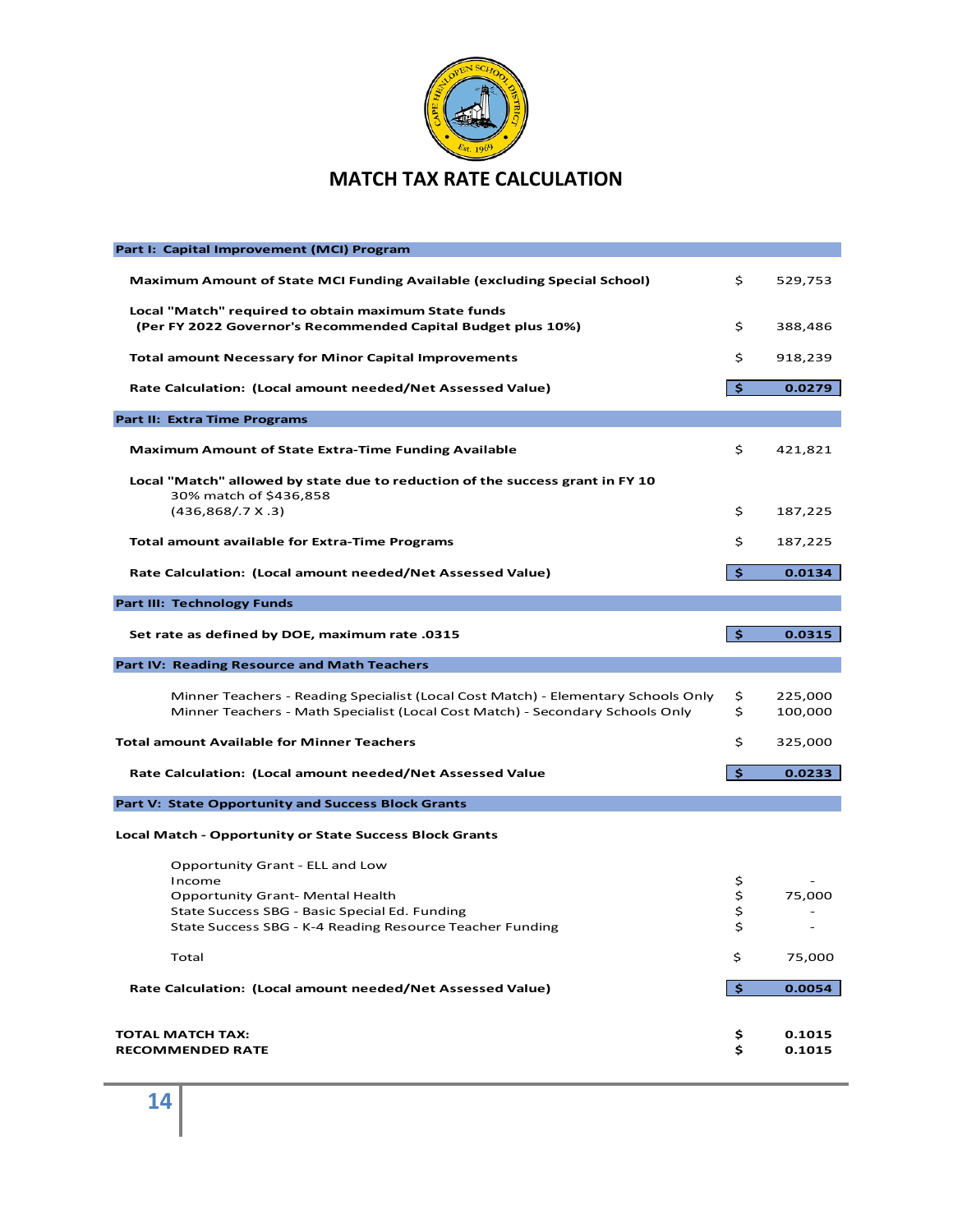

# **TAX RATE HISTORY TO 2021**

| <b>FY</b><br><b>YEAR</b> | <b>CURRENT EXPENSE</b> |        | <b>TUITION</b> | <b>DEBT SERVICE</b> |    | <b>MATCH TAX</b> |    | <b>TOTAL</b> |    |        |
|--------------------------|------------------------|--------|----------------|---------------------|----|------------------|----|--------------|----|--------|
| 2001                     | \$                     | 1.4280 | \$             | 0.3400              | \$ | 0.1400           | \$ | 0.0730       | \$ | 1.9810 |
| 2002                     | \$                     | 1.4280 | \$             | 0.5030              | \$ | 0.1130           | \$ | 0.0550       | \$ | 2.0990 |
| 2003                     | \$                     | 1.4280 | \$             | 0.5110              | \$ | 0.0810           | \$ | 0.0790       | \$ | 2.0990 |
| 2004                     | \$                     | 1.4280 | \$             | 0.5710              | \$ | 0.0700           | \$ | 0.0920       | \$ | 2.1610 |
| 2005                     | \$                     | 1.4280 | \$             | 0.6500              | \$ | 0.0680           | \$ | 0.0900       | \$ | 2.2360 |
| 2006                     | \$                     | 1.6280 | \$             | 0.8040              | \$ | 0.4680           | \$ | 0.0980       | \$ | 2.9980 |
| 2007                     | \$                     | 1.6280 | \$             | 0.8270              | \$ | 0.4490           | \$ | 0.0940       | \$ | 2.9980 |
| 2008                     | \$                     | 1.6280 | \$             | 0.8270              | \$ | 0.4490           | \$ | 0.0940       | \$ | 2.9980 |
| 2009                     | \$                     | 1.6280 | \$             | 0.7480              | \$ | 0.4090           | \$ | 0.0915       | \$ | 2.8765 |
| 2010                     | \$                     | 1.6280 | \$             | 0.6400              | \$ | 0.2970           | \$ | 0.1010       | \$ | 2.6660 |
| 2011                     | \$                     | 1.6280 | \$             | 0.5900              | \$ | 0.2540           | \$ | 0.0950       | \$ | 2.5670 |
| 2012                     | \$                     | 1.6280 | \$             | 0.5220              | \$ | 0.3280           | \$ | 0.0890       | \$ | 2.5670 |
| 2013                     | \$                     | 1.6280 | \$             | 0.9220              | \$ | 0.3280           | \$ | 0.0990       | \$ | 2.9770 |
| 2014                     | \$                     | 1.6280 | \$             | 0.8970              | \$ | 0.3610           | \$ | 0.0907       | \$ | 2.9767 |
| 2015                     | \$                     | 1.6280 | \$             | 0.8810              | \$ | 0.4610           | \$ | 0.1011       | \$ | 3.0711 |
| 2016                     | \$                     | 1.6280 | \$             | 0.8810              | \$ | 0.4110           | \$ | 0.1230       | \$ | 3.0430 |
| 2017                     | \$                     | 1.7980 | \$             | 1.0108              | \$ | 0.3000           | \$ | 0.1042       | \$ | 3.2130 |
| 2018                     | \$                     | 1.7980 | \$             | 1.2898              | \$ | 0.3000           | \$ | 0.1022       | \$ | 3.4900 |
| 2019                     | \$                     | 1.7980 | \$             | 1.3500              | \$ | 0.4100           | \$ | 0.1194       | \$ | 3.6774 |
| 2020                     | \$                     | 1.8480 | \$             | 1.3500              | \$ | 0.6910           | \$ | 0.1031       | \$ | 3.9921 |
| 2021                     | \$                     | 1.8480 | \$             | 1.3500              | \$ | 0.6910           | \$ | 0.0986       | \$ | 3.9876 |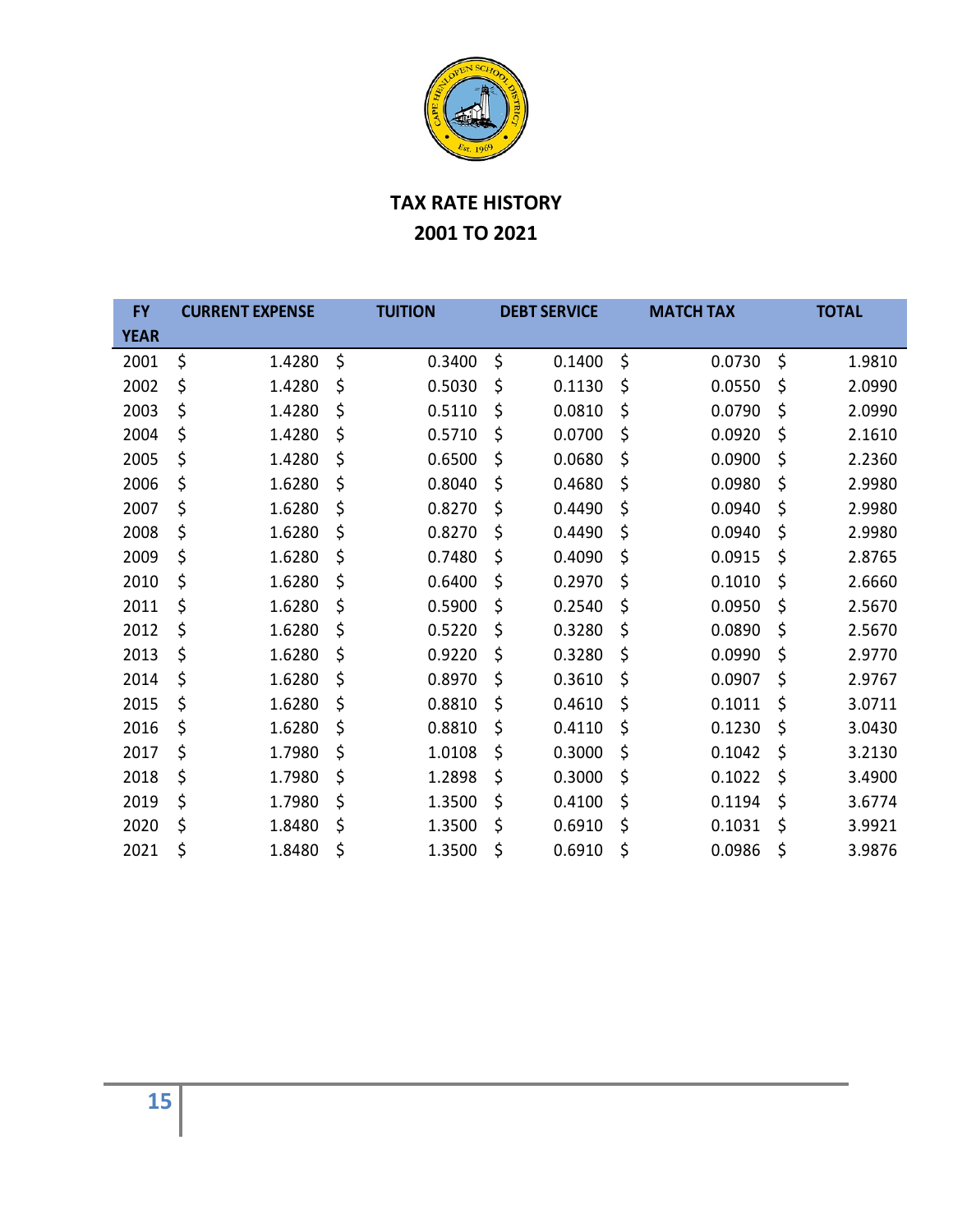

# **SCHOOL TAX VARIANCE TO 2021**

| <b>FY</b>   | <b>TOTAL SCHOOL TAX</b> |    | <b>CHANGE IN TAX</b>   | % INCREASE        |  |
|-------------|-------------------------|----|------------------------|-------------------|--|
| <b>YEAR</b> |                         |    | <b>FROM PRIOR YEAR</b> | <b>FROM PRIOR</b> |  |
|             |                         |    | (In Dollars)           | <b>YEAR</b>       |  |
|             |                         |    |                        |                   |  |
| 2001        | \$<br>1.9810            | \$ | 0.181                  | 10.06%            |  |
| 2002        | \$<br>2.0990            | \$ | 0.118                  | 5.96%             |  |
| 2003        | \$<br>2.0990            | \$ |                        | 0.00%             |  |
| 2004        | \$<br>2.1610            | \$ | 0.062                  | 2.95%             |  |
| 2005        | \$<br>2.2360            | \$ | 0.075                  | 3.47%             |  |
| 2006        | \$<br>2.9980            | \$ | 0.762                  | 34.08%            |  |
| 2007        | \$<br>2.9980            | \$ |                        | 0.00%             |  |
| 2008        | \$<br>2.9980            | \$ |                        | 0.00%             |  |
| 2009        | \$<br>2.8765            | \$ | (0.122)                | $-4.05%$          |  |
| 2010        | \$<br>2.6660            | \$ | (0.211)                | $-7.32%$          |  |
| 2011        | \$<br>2.5670            | \$ | (0.099)                | $-3.71%$          |  |
| 2012        | \$<br>2.5670            | \$ |                        | 0.00%             |  |
| 2013        | \$<br>2.9770            | \$ | 0.410                  | 15.97%            |  |
| 2014        | \$<br>2.9767            | \$ | (0.000)                | $-0.01%$          |  |
| 2015        | \$<br>3.0711            | \$ | 0.094                  | 3.17%             |  |
| 2016        | \$<br>3.0430            | \$ | (0.028)                | $-0.91%$          |  |
| 2017        | \$<br>3.2130            | \$ | 0.170                  | 5.59%             |  |
| 2018        | \$<br>3.4900            | \$ | 0.277                  | 8.62%             |  |
| 2019        | \$<br>3.6770            | \$ | 0.187                  | 5.36%             |  |
| 2020        | \$<br>3.9921            | \$ | 0.315                  | 8.57%             |  |
| 2021        | \$<br>3.9876            | \$ | (0.005)                | $-0.11%$          |  |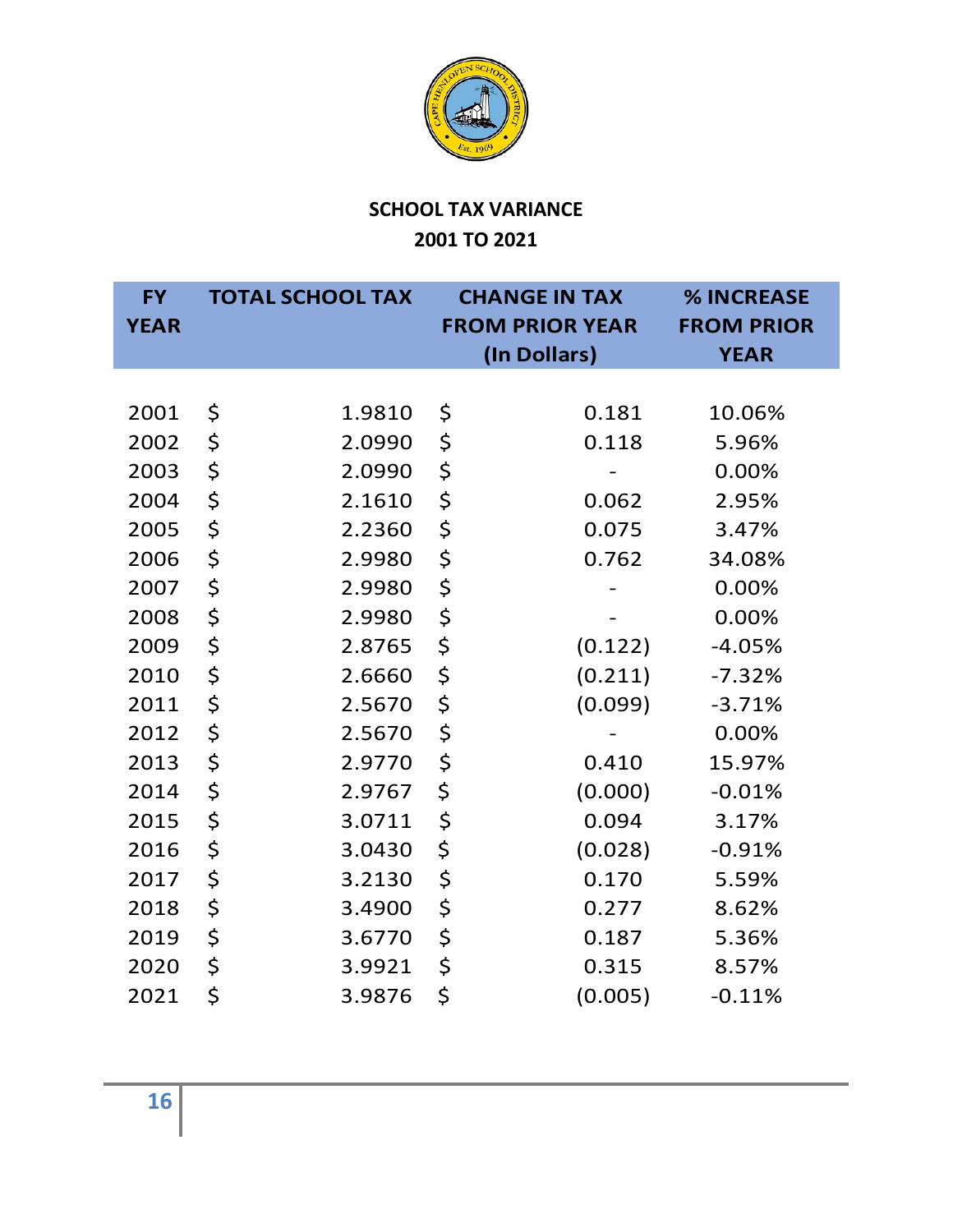

# **TAX COMPARISONS SUSSEX COUNTY FY 2021 (HIGHEST TO LOWEST PER \$100 OF ASSESSED VALUE)**

#### **ANNUAL PROPERTY TAX RATES**

|                      | <b>SCHOOL TAX</b> |  |
|----------------------|-------------------|--|
| <b>MILFORD</b>       | \$<br>4.8506      |  |
| <b>SEAFORD</b>       | \$<br>4.5955      |  |
| <b>WOODBRIDGE</b>    | \$<br>4.5560      |  |
| <b>LAUREL</b>        | \$<br>4.4030      |  |
| <b>DELMAR</b>        | \$<br>4.2367      |  |
| <b>CAPE HENLOPEN</b> | \$<br>3.9876      |  |
| <b>INDIAN RIVER</b>  | 3.0541            |  |
| <b>AVERAGE</b>       | 4.2405            |  |

#### **ANNUAL CAPITATION TAX RATES (PER ADULT)**

|                      | <b>SCHOOL TAX</b> |                          |
|----------------------|-------------------|--------------------------|
| <b>LAUREL</b>        | \$                | 24.30                    |
| <b>DELMAR</b>        | \$                | 13.00                    |
| <b>INDIAN RIVER</b>  | \$                | 12.00                    |
| <b>WOODBRIDGE</b>    |                   | 8.82                     |
| <b>MILFORD</b>       | \$                | $\overline{\phantom{0}}$ |
| <b>SEAFORD</b>       | \$                |                          |
| <b>CAPE HENLOPEN</b> |                   |                          |
| <b>AVERAGE</b>       |                   | 8.30                     |